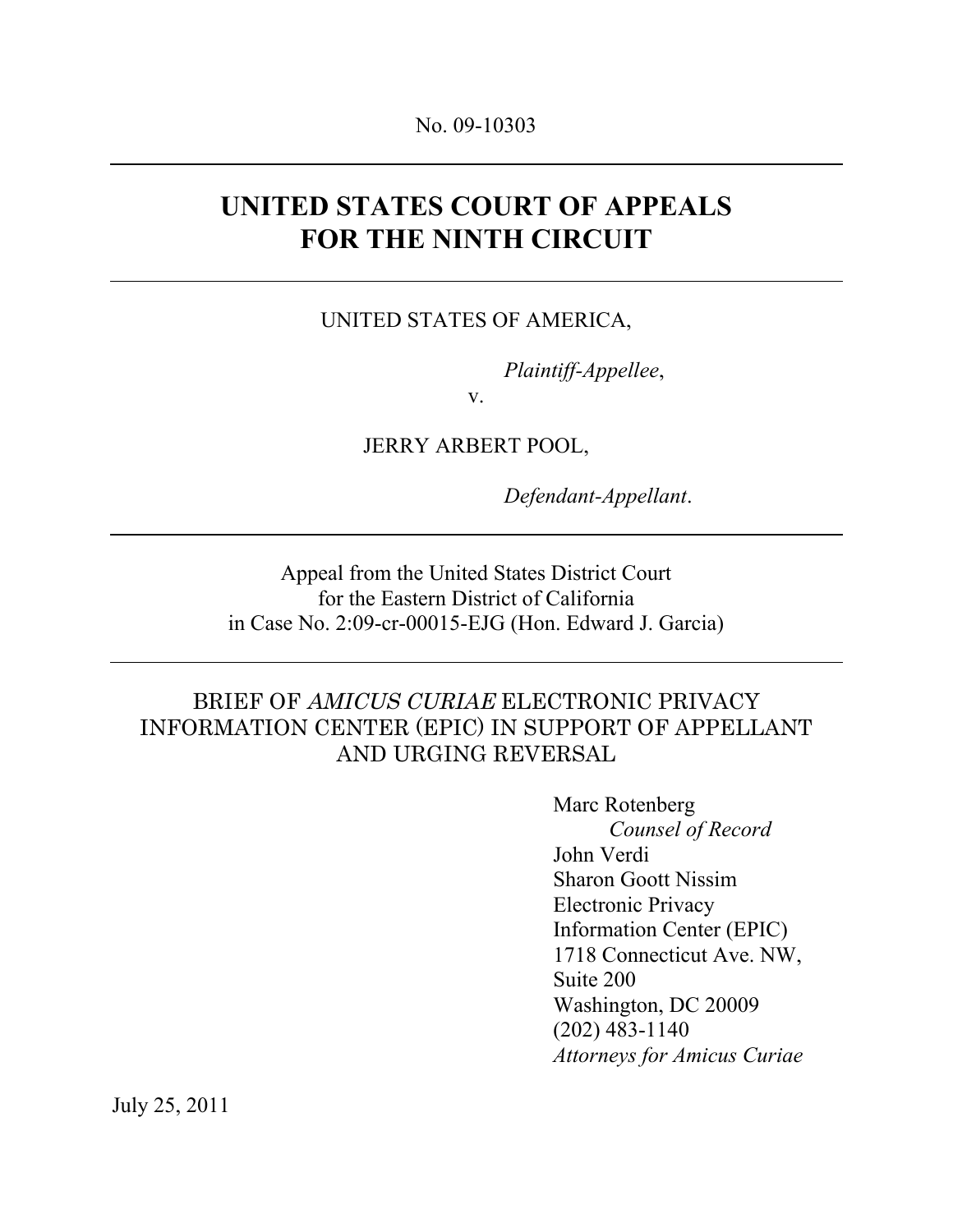#### **CORPORATE DISCLOSURE STATEMENT**

Pursuant to Fed. R. App. P. 26.1 and 29(c), Amicus Curiae Electronic Privacy Information Center ("EPIC") is a District of Columbia corporation with no parent corporation. No publicly held company owns 10% or more of EPIC stock.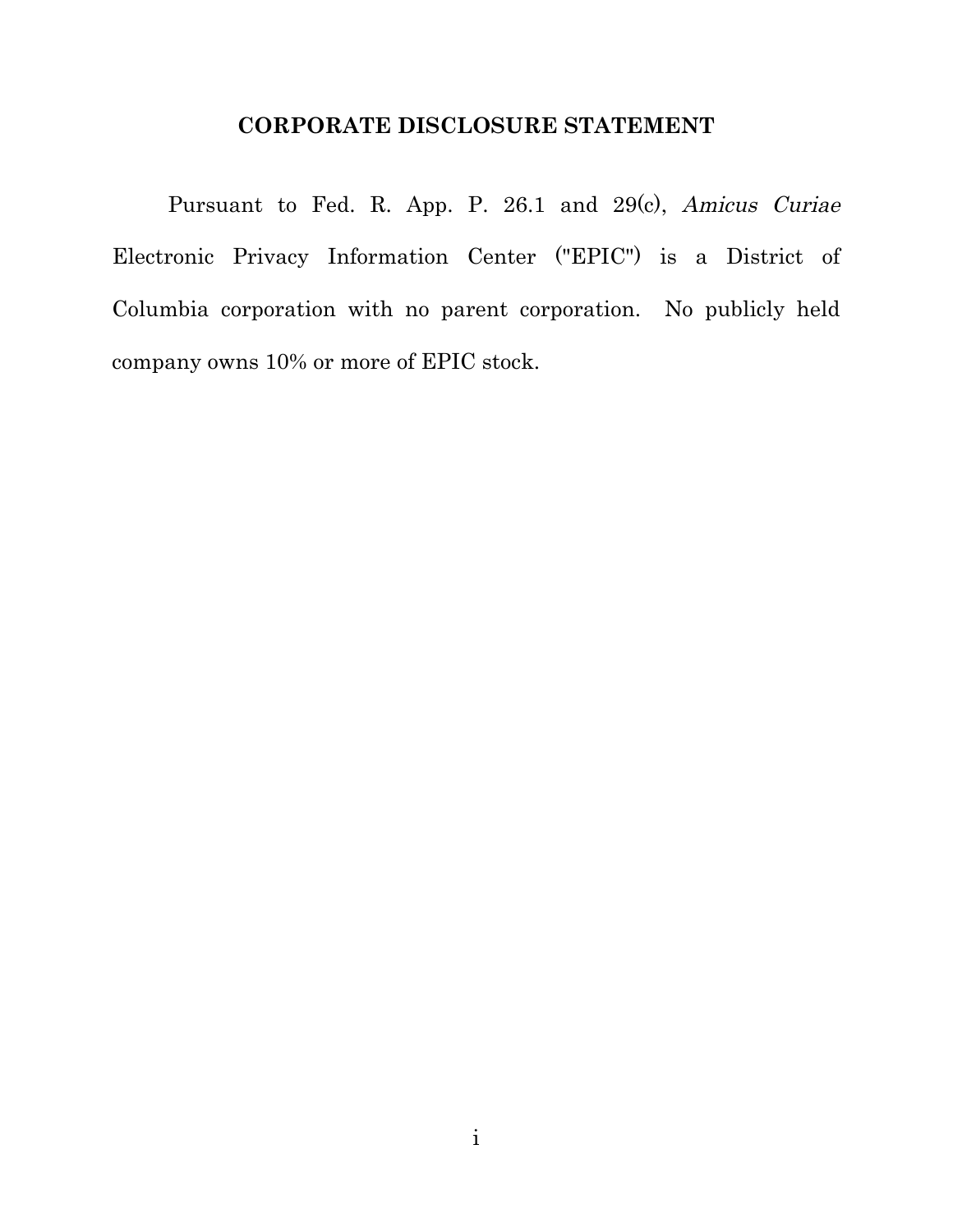## **TABLE OF CONTENTS**

| CORPORATE DISCLOSURE STATEMENT                                                                                                     |
|------------------------------------------------------------------------------------------------------------------------------------|
|                                                                                                                                    |
|                                                                                                                                    |
|                                                                                                                                    |
|                                                                                                                                    |
| I. The CODIS Database Contains Detailed Personal Information<br>About Individuals; the Database has Expanded and Become More       |
| II.<br>DNA Identification is not the Functional Equivalent of                                                                      |
| The Thirteen Noncoding CODIS Loci Contain Substantially<br>A.                                                                      |
| 1.                                                                                                                                 |
| The Thirteen CODIS Loci Can Identify an Individual's Race,<br>2.                                                                   |
| 3.<br>Government DNA Profiles Enable Familial Searches and<br>Result in the Identification of Family Members  17                   |
| The Government Collects and Retains Full DNA Sequences,<br>B.<br>which Contain Substantially More Information than Fingerprints 24 |
| DNA Samples can be Reanalyzed for Non-Law Enforcement<br>Ш.                                                                        |
| A. Federal Entities Use DNA for Non-Law Enforcement Purposes 29                                                                    |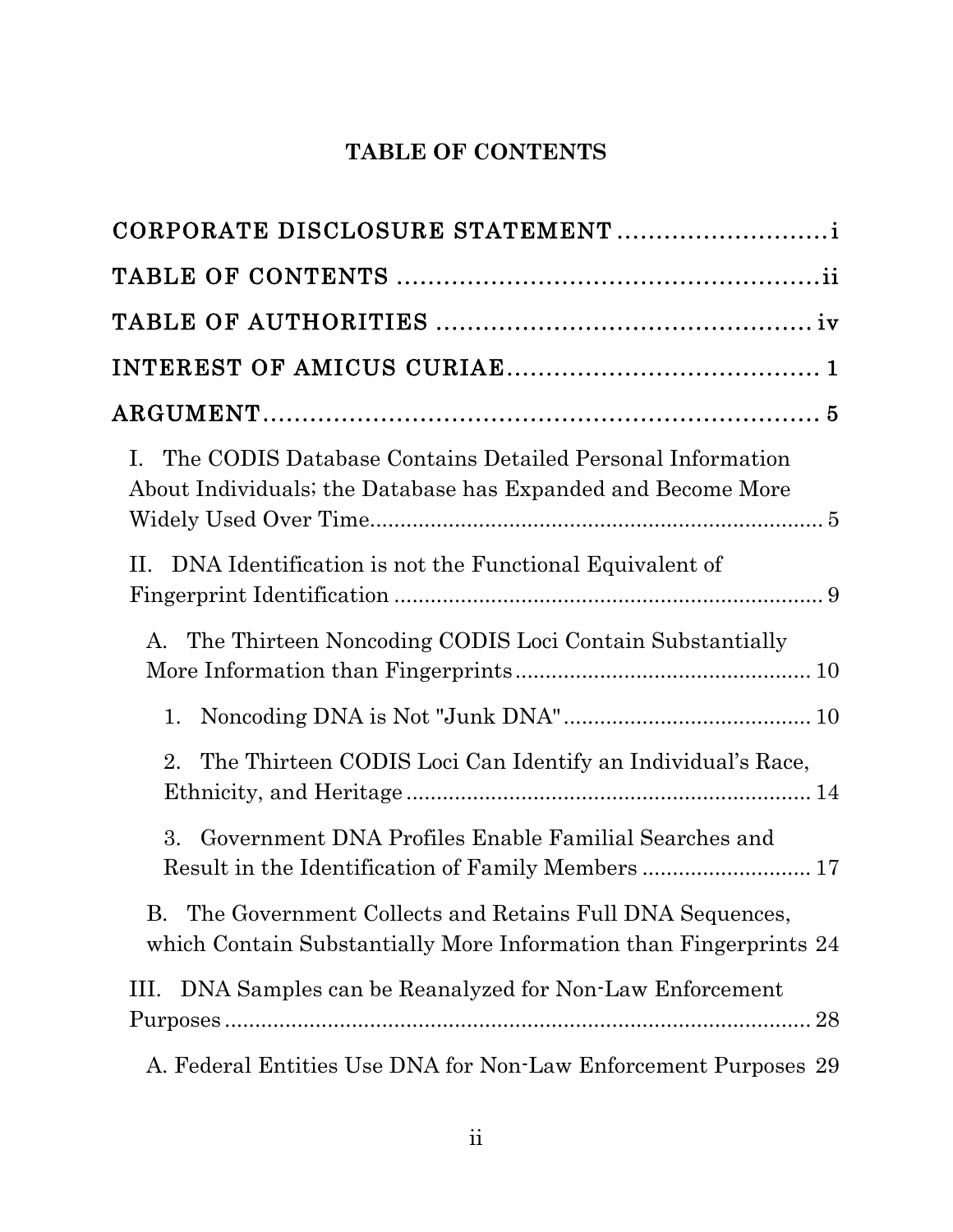| B. State Entities Use DNA for Non-Law Enforcement Purposes  33 |  |
|----------------------------------------------------------------|--|
|                                                                |  |
|                                                                |  |
|                                                                |  |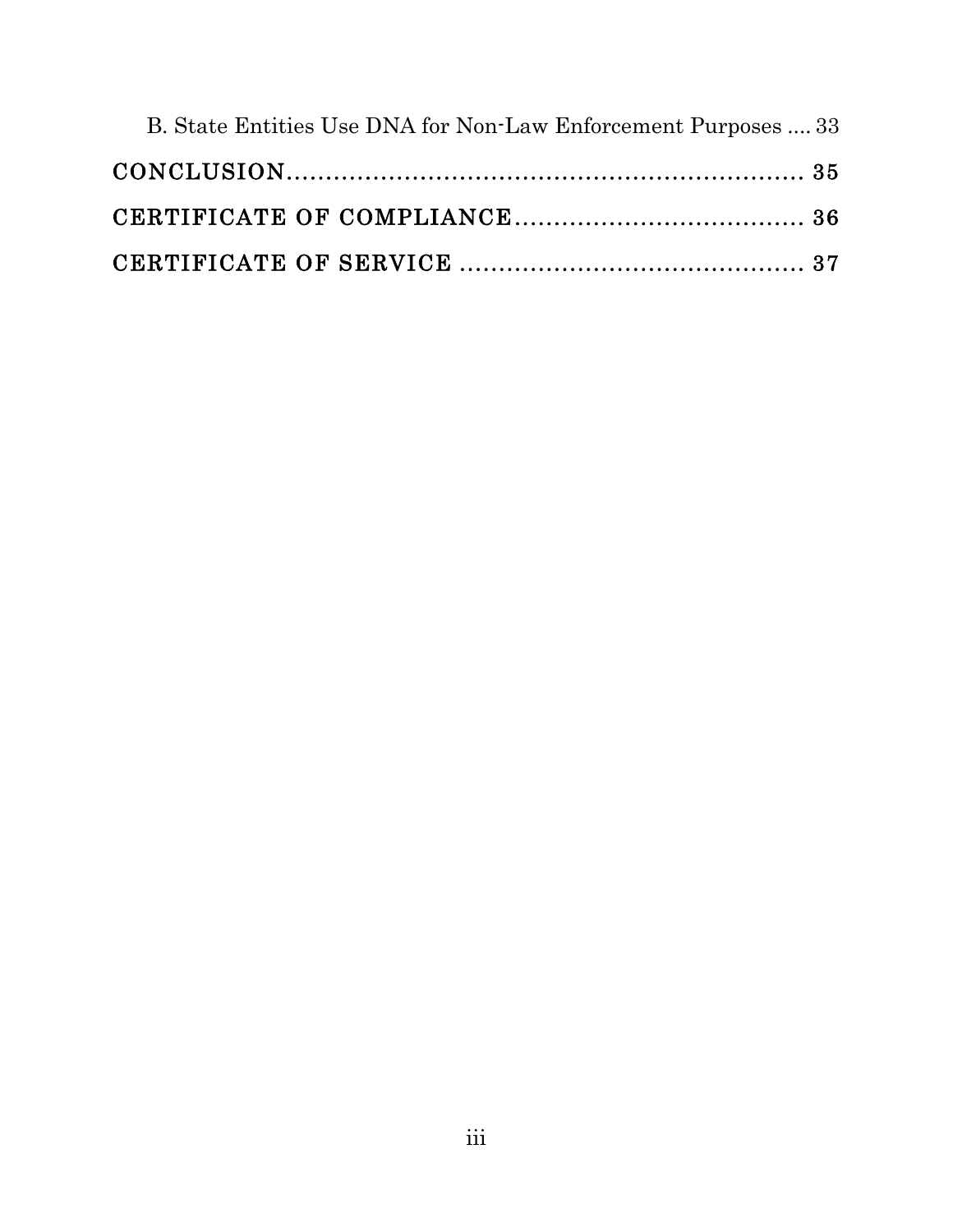## **TABLE OF AUTHORITIES**

### **Cases**

*S. v. United Kingdom*, App. No. 30562/04 (Eur. Ct. H.R. Dec. 4, 2008) 16 **Statutes**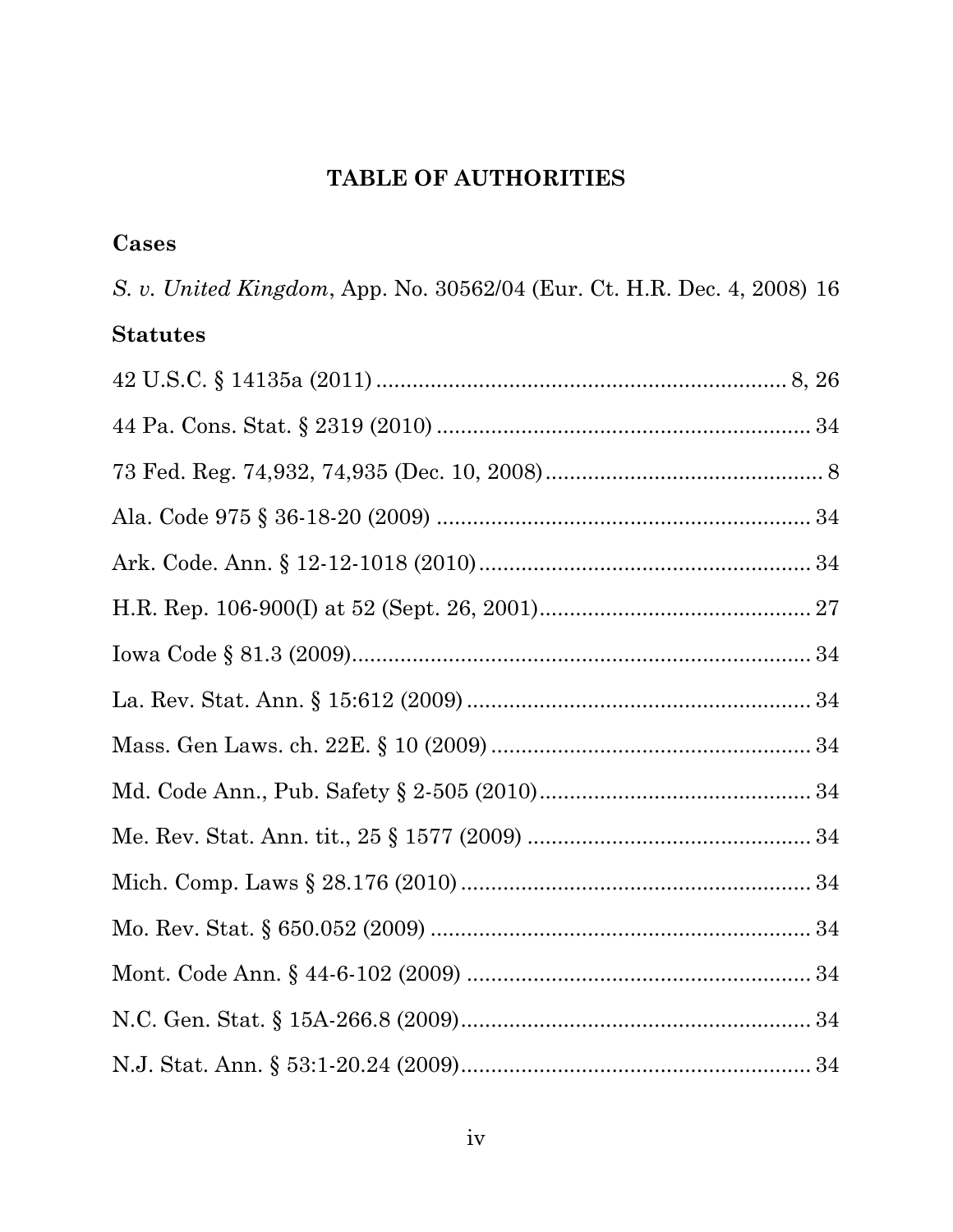## **Other Authorities**

| Dep't of Homeland Sec., <i>DNA Testing for Immigration Benefits</i> (Sept.                                                                                                                                          |
|---------------------------------------------------------------------------------------------------------------------------------------------------------------------------------------------------------------------|
| Anita LaFrance Allen, <i>Genetic Testing, Nature, and Trust</i> , 27 Seton                                                                                                                                          |
| B. A. Malyarchuk, M. Wozniak, et al., Variation of 15 Autosomal<br>Microsatellite DNA Loci in the Russian Population, 41 Molecular                                                                                  |
| Christopher G. Beevers, et al., Association of the Serotonin Transporter<br>Gene Promoter Region (5-HTTLPR) Polymorphism with Biased<br><i>Attention for Emotional Stimuli,</i> 118 J. Abnormal Psychol. 431 (2009) |
| Citizenship and Immigration Services Ombudsman Annual Report<br>2009, Department of Homeland Security (June 30, 2009)  30                                                                                           |
| Comm. on DNA Tech. in Forensic Science of the Nat'l Acad. of Science,<br>DNA Technology in Forensic Science 122 (Nat'l Acad. Press 1992) 29                                                                         |
| Ctrs. for Disease Control and Prevention, <i>Genetic Testing</i> (May 17,                                                                                                                                           |
| Dante Ciccheti, et. al., <i>Interaction of Child Maltreatment and 5-HTT</i><br>Polymorphisms: Suicidal Ideation among Children from low-SES                                                                         |
| Dep't of Homeland Sec., TSA Testing DNA? No Way!, (Feb. 2, 2011)31                                                                                                                                                  |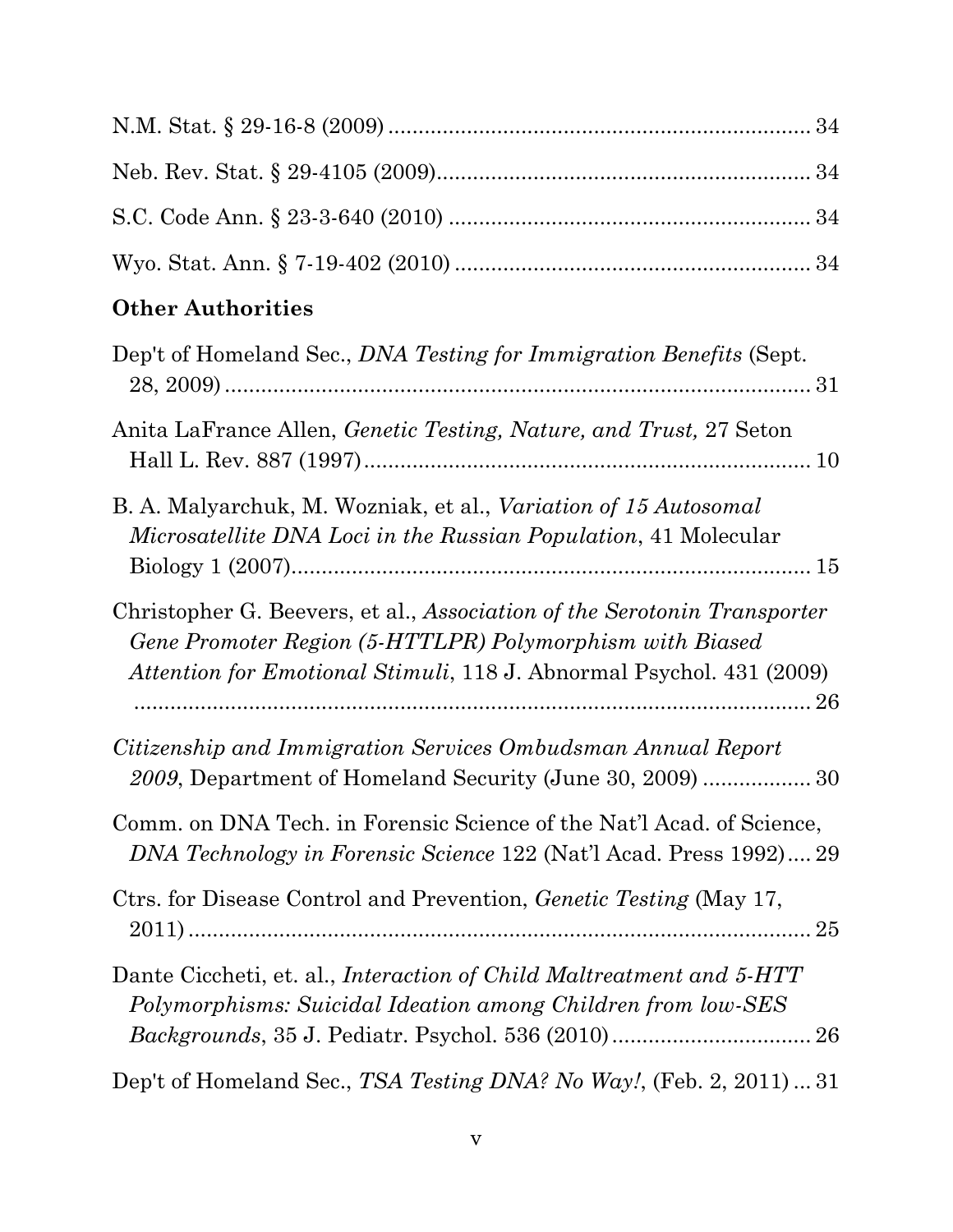| Department of Homeland Security, <i>Human Factors/Behavior Science</i>                                                                              |
|-----------------------------------------------------------------------------------------------------------------------------------------------------|
| Donald E. Shelton, Forensic Science in Court (2011)  19                                                                                             |
| Elisa Piere & Mairi Levitt, Risky Individuals and the Politics of Genetic<br>Research Into Aggressiveness and Violence, 22 Bioethics 457 (2008). 27 |
| Elizabeth E. Joh, Reclaiming 'Abandoned" DNA: The Fourth<br>Amendment and Genetic Privacy, 100 NW. U. L. Rev. 857 (2006) 25, 27                     |
| Emily C. Barbour, DNA Databanking: Selected Fourth Amendment<br><i>Issues and Analysis, CRS Report R41847, Congressional Research</i>               |
| Erin E. Murphy, <i>Relative Doubt: Familial Searches of DNA Databases</i> ,                                                                         |
| <i>Essentially Yours: The Protection of Human Genetic Information in</i>                                                                            |
|                                                                                                                                                     |
| FBI, U.S. Dep't of Justice, The FBI's Combined DNA Index System                                                                                     |
| Federal Bureau of Investigation, "Quality Assurance Standards for                                                                                   |
|                                                                                                                                                     |
| Frequently Asked Questions (FAQs) on the CODIS Program and the                                                                                      |
| Grimes EA, Noake PJ., Dixon L, et al., Sequence polymorphism in the<br>human melanocortin 1 receptor gene as an indicator of the red hair           |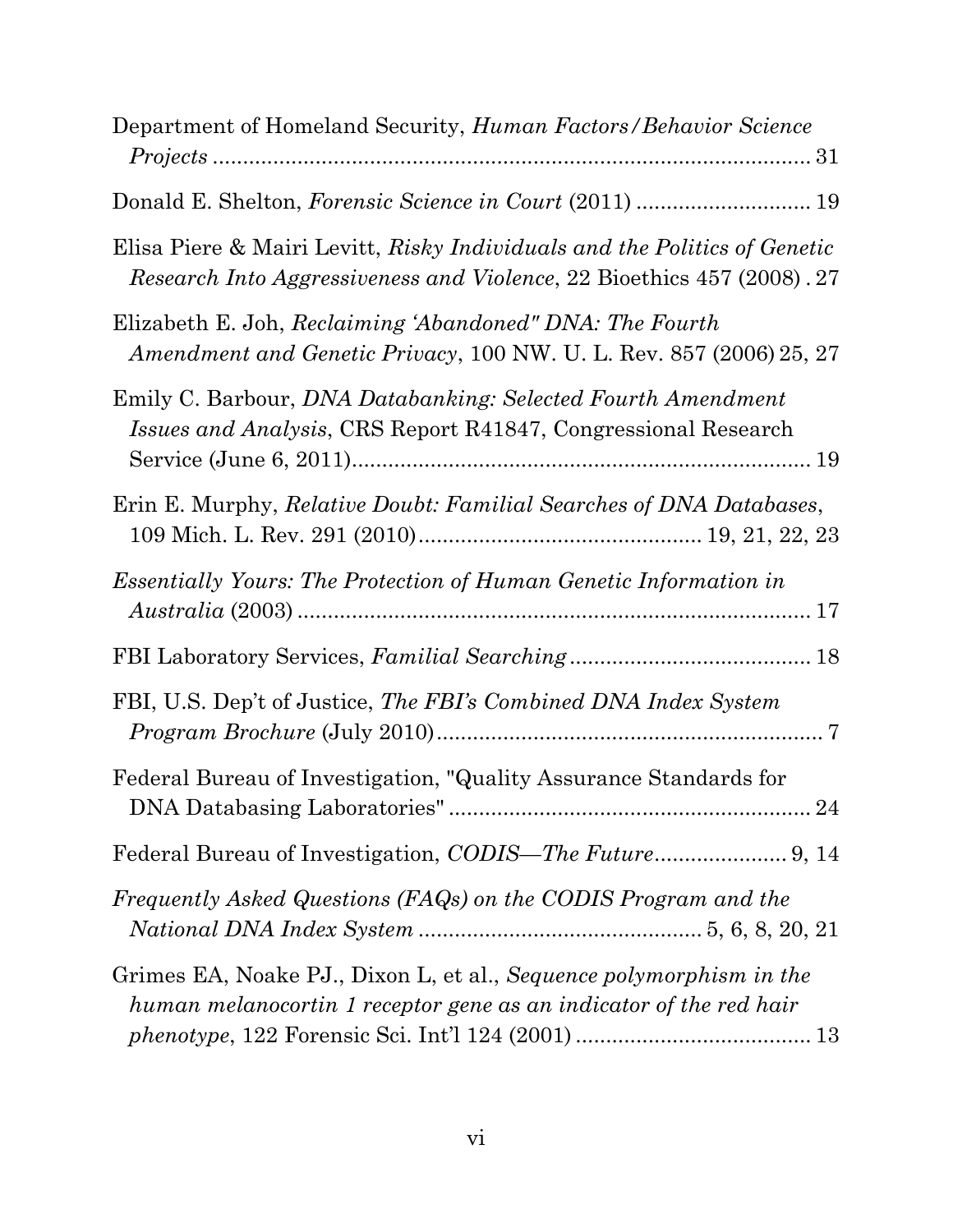| Harrison Wein, <i>How Junk DNA Affects Heart Disease</i> , NIH Research                                                                                                                                                         |
|---------------------------------------------------------------------------------------------------------------------------------------------------------------------------------------------------------------------------------|
| Information Bulletin from Edmund G. Brown, Jr., Attorney General,<br>DNA Partial Match (Crime Scene DNA Profile to Offender) Policy No.                                                                                         |
| James Dinkins, <i>Privacy Impact Assessment for the Enforcement</i><br><i>Integrated Database</i> , Dep't of Homeland Sec. (Jan. 14, 2010)  32, 33                                                                              |
| Jessica D. Gabel, Probable Cause From Probable Bonds: A Genetic<br><i>Tattle Tale Based on Familial DNA</i> , 21 Hastings Women's L.J. (2010)                                                                                   |
| Jill S. Barnholtz-Sloan, Ranajit Chakraborty, et al., <i>Examining</i><br>Population Stratification via Individual Ancestry Estimates versus<br><i>Self-Reported Race</i> , 14 Cancer Epidemiology Biomarkers and               |
| John D. H. Stead, Jerome Buard, et al., <i>Influence of Allele Lineage on</i><br>the Role of the Insulin Minisatellite in Susceptibility to Type 1                                                                              |
| Matthew Graydon, François Cholette, et al., <i>Inferring ethnicity using 15</i><br>autosomal STR loci-Comparisons Among Populations of Similar and<br>Distinctly Different Physical Traits, 3 Forensic Sci. Int'l: Genetics 251 |
| Maura Dolan & Jason Felch, <i>Tracing a Suspect Through a Relative</i> ,                                                                                                                                                        |
| Mickey McCarter, <i>Homeland Security Considering Portable, Instant</i>                                                                                                                                                         |
| Nat'l Conference of State Legislatures, State Laws on DNA Data Banks:<br>Qualifying Offenses, Others Who Must Provide Sample (Feb. 2010) 8                                                                                      |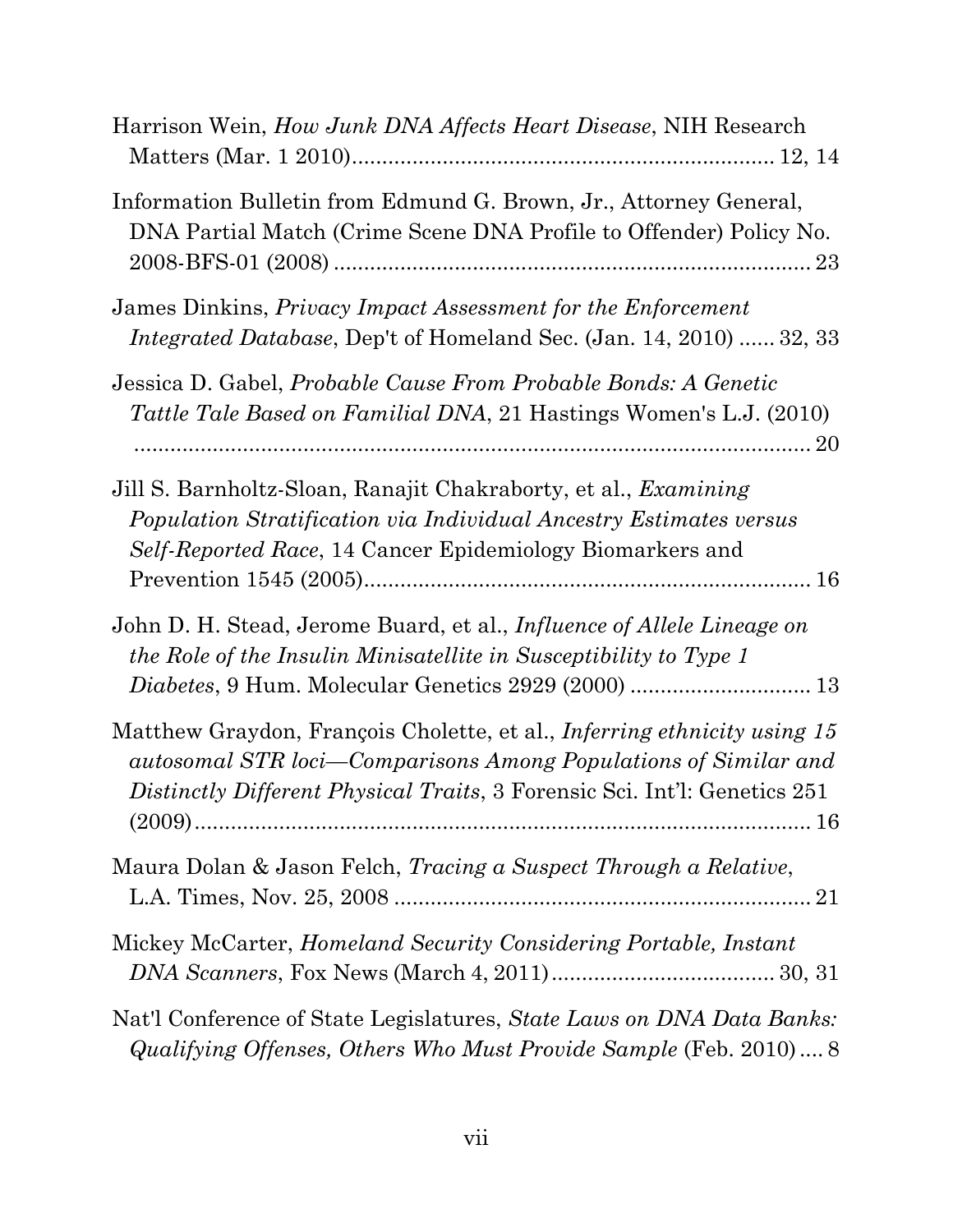| Nat'l Human Genome Research Inst., New Findings Challenge                                                                                                                                                                                                                                        |
|--------------------------------------------------------------------------------------------------------------------------------------------------------------------------------------------------------------------------------------------------------------------------------------------------|
| Nat'l Inst. for Justice, Office of Justice Programs, U.S. Dep't of Justice,<br>NIJ Special Report: Making Sense of DNA Backlogs, 2010—Myths vs.                                                                                                                                                  |
| Nat'l Inst. of Justice, Office of Justice Programs, U.S. Dep't of Justice,<br>NIJ Special Report: Using DNA to Solve Cold Cases (July 2002) 6, 7                                                                                                                                                 |
| Nat'l Insts. of Health ENCODE Project Consortium, Identification and<br>analysis of functional elements in 1% of the human genome by the                                                                                                                                                         |
| National Commission for the Future of DNA Evidence, National<br>Institute of Justice, U.S. Dep't of Justice, The Future of Forensic DNA<br>Testing: Predictions of the Research and Development Working Group,                                                                                   |
| NIH Research Matters, DNA Terrain Affects Function in Human                                                                                                                                                                                                                                      |
| S.P. Myers, et al., Searching for first-degree familial relationships in<br>California's offender DNA database: Validation of a likelihood ratio-<br>based approach, Forensic Sci. Int. Genet. (2010) 17                                                                                         |
| Scientific Working Group on DNA Analysis Methods Ad Hoc Committee<br>on Partial Matches" SWGDAN Recommendations to the FBI Director<br>on the "Interim Plan for the Release of Information in the Event of $\alpha$<br><i>'Partial Match' at NDIS,"</i> 11 Forensic Sci. Comm. 4 (Oct. 2009)  23 |
| Sheldon Krimsky & Tania Simoncelli, <i>Genetic Justice</i> (2011) 9, 10, 11,<br>12, 13, 25                                                                                                                                                                                                       |
| Tara O'Toole, Under Secretary Tara O'Toole, Science and Technology<br>Directorate, Before the House Committee on Appropriates,                                                                                                                                                                   |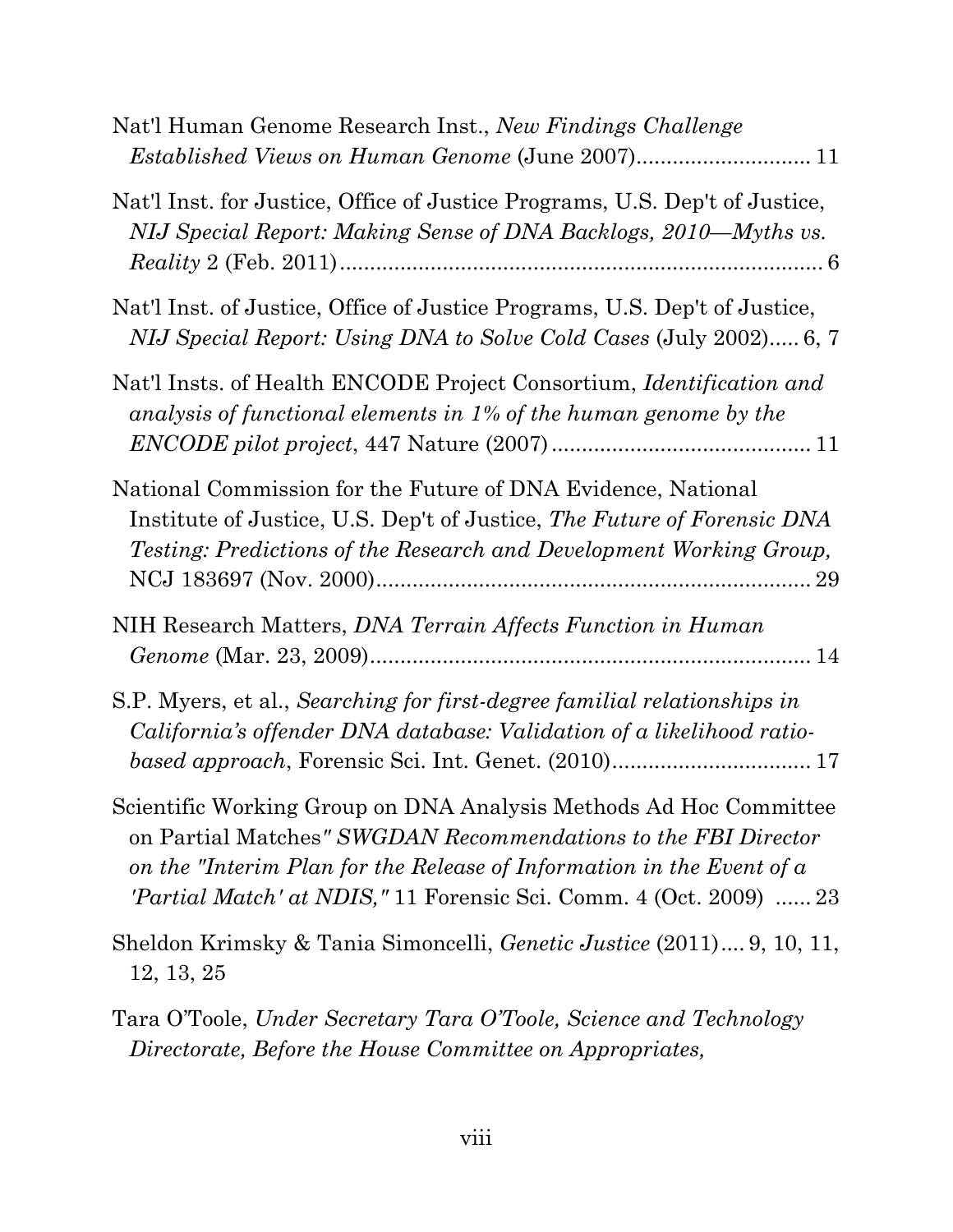| Subcommittee on Homeland Security, "S&T Fiscal Year 2012 Budget                                                                                         |
|---------------------------------------------------------------------------------------------------------------------------------------------------------|
| <i>Teleconference on Biological Relationship Testing: Opportunities and</i><br><i>Challenges</i> , Department of Homeland Security (Oct. 30, 2008).  30 |
| <i>The FBI's Combined DNA Index System Program Brochure (July 2010)</i> 5                                                                               |
| U.S. Dep't of Energy Genome Program's Biological and Envtl. Research<br>Info. Sys. (BERIS), <i>Human Genome Project Information: DNA</i>                |
| U.S. Dep't of Justice, Federal Bureau of Investigation Interim Plan for<br>the Release of Information In the Event of a "Partial Match" at NDIS         |
| Xing-bo Song, Yi Zhou, et al., Short-tandem repeat analysis in seven<br><i>Chinese regional populations, 33 Genetics and Molecular Biology 605</i>      |
|                                                                                                                                                         |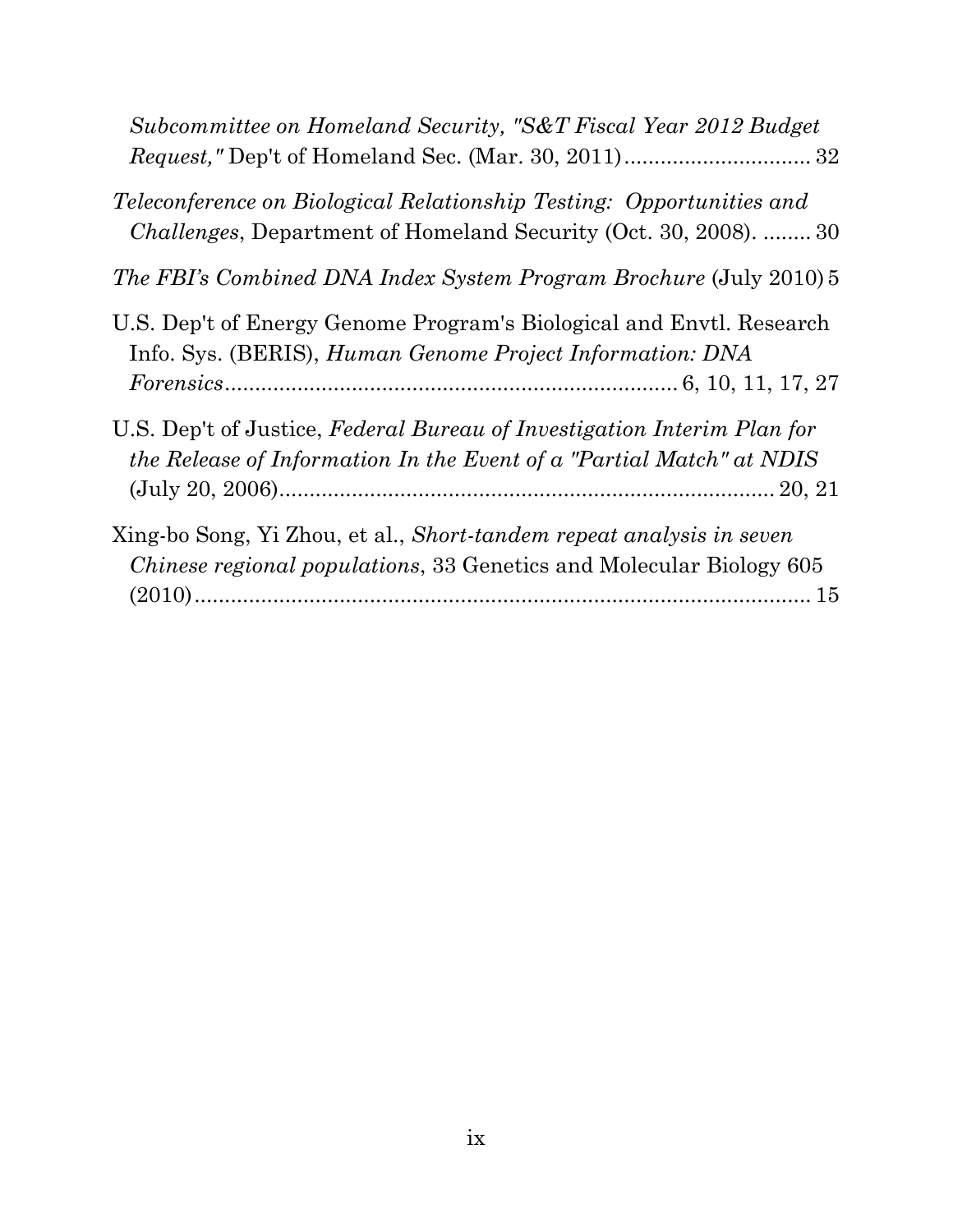#### **INTEREST OF AMICUS CURIAE**<sup>1</sup>

The Electronic Privacy Information Center ("EPIC") is a public interest research center in Washington, D.C.2 EPIC was established in 1994 to focus public attention on emerging civil liberties issues and to protect privacy, the First Amendment, and other Constitutional values.

EPIC has participated as amicus curiae in several cases before the U.S. Supreme Court and other courts concerning privacy issues, new technologies, and Constitutional interests. See, e.g., Sorrell v. IMS Health Inc., 131 S. Ct. 2653 (2011); FCC v. AT&T Inc., 131 S. Ct. 1177 (2011); NASA v. Nelson, 131 S. Ct. 746 (2011), Doe v. Reed, 130 S. Ct. 2811 (2010); Quon v. City of Ontario, 130 S. Ct. 2619 (2010); Tolentino v. New York, 926 N.E.2d 1212 (N.Y. 2010), cert. granted, 131 S. Ct. 595 (2010) and cert. dismissed as improvidently granted, 131 S. Ct. 1387 (2011); Flores-Figueroa v. United States, 129 S. Ct. 1886 (2009);

<sup>1</sup> On June 24, 2011, the Court granted EPIC's motion for leave to proceed as amicus in the present case. The undersigned states that no monetary contributions were made for the preparation or submission of this brief, and this brief was not authored, in whole or in part, by counsel for a party.

<sup>2</sup> EPIC is grateful for the work of EPIC Clerks Andrew Christy, Pamela Hartka, James Kleier, and Jeramie Scott, who contributed to the preparation of this brief.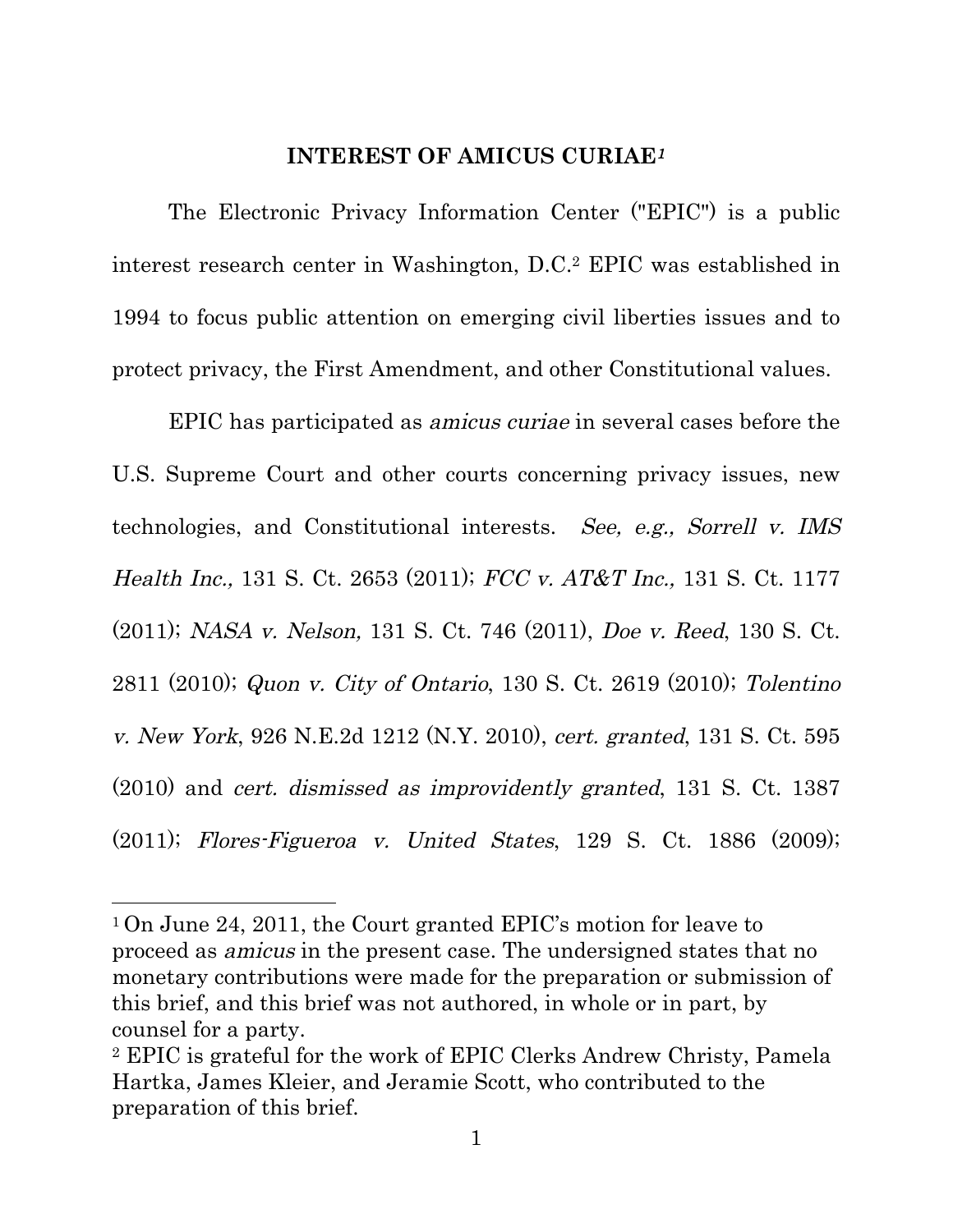Herring v. United States, 129 S. Ct. 695 (2009); Crawford v. Marion County Election Board, 128 S. Ct. 1610 (2008); Hibel v. Sixth Judicial Circuit of Nevada, 542 U.S. 177 (2004); Doe v. Chao, 540 U.S. 614 (2003); Smith v. Doe, 538 U.S. 84 (2003); Department of Justice v. City of Chicago, 537 U.S. 1229 (2003); Watchtower Bible and Tract Society of N.Y., Inc. v. Village of Stratton, 536 U.S. 150 (2002); Reno v. Condon, 528 U.S. 141 (2000); Chicago Tribune Company v. University of Illinois Board of Trustees, 2011 WL 982531 (N.D. Ill. 2001), appeal docketed, No. 11-2066 (7th Cir. May 10, 2011); S.E.C. v. Rajaratnam, 622 F.3d 159 (2d Cir. 2010); IMS Health v. Ayotte, 550 F.3d 42 (1st Cir. 2008) cert. denied, 129 S. Ct. 2864 (2009); National Cable and Telecommunications Association v. Federal Communications Commission, 555 F.3d 996 (D.C. Cir. 2009); Bunnell v. Motion Picture Association of America, No. 07-56640 (9th Cir. filed Nov. 12, 2007); Kohler v. Englade, 470 F.3d 1104 (5th Cir. 2006); United States v. Kincade, 379 F.3d 813 (9th Cir. 2004), cert. denied 544 U.S. 924 (2005); and State v. Raines, 857 A.2d 19 (Md. 2003).

EPIC has a longstanding interest in personal privacy, limiting the government's collection of personal information, and restricting the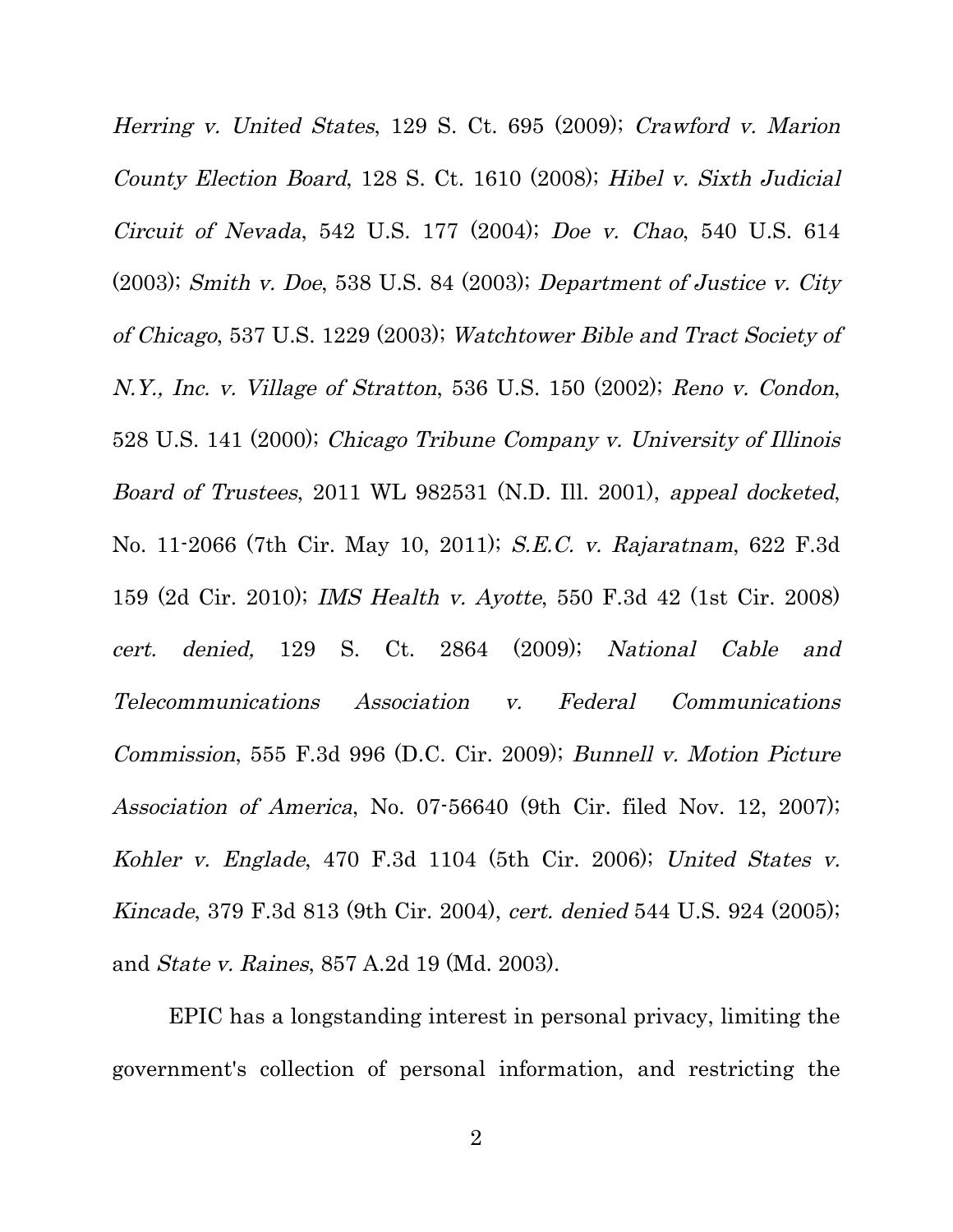collection of genetic material. EPIC maintains a web page on the topic,3 and has filed several amicus briefs challenging DNA collection practices.4 In Kincade, 379 F.3d 813, EPIC filed an amicus brief urging the Ninth Circuit to rule that a section of the DNA Analysis Backlog Elimination Act of 2000, 42 U.S.C. § 14135a (2009), violates the Fourth Amendment by requiring the compulsory collection of DNA samples from parolees.

In this case, the DNA collection regime at issue in Kincade is being challenged as it applies as a condition of pretrial release per the Bail Reform Act, 18 U.S.C.  $\S$  3142(b) and (c)(1)(A). EPIC is particularly concerned about the continued expansion of DNA collection from increasingly larger populations; the CODIS database, which once contained only DNA profiles of sex offenders, has now been expanded to apply to mere arrestees. Furthermore, access to CODIS is not strictly limited, as all law enforcement agencies in the country, at the federal, state, and local levels, have access to CODIS for purposes of DNA

<u> 1989 - Johann Stein, fransk politiker (d. 1989)</u>

<sup>3</sup> See EPIC Genetic Privacy, http://epic.org/privacy/genetic/.

<sup>4</sup> See Kohler v. Englade, 470 F.3d 1104 (5th Cir. 2006); United States v. Kincade, 379 F.3d 813 (9th Cir. 2004), cert. denied 544 U.S. 924 (2005); Maryland v. Raines, 857 A.2d 19 (Md. 2004); Herring v. United States, 555 U.S. 135 (2009).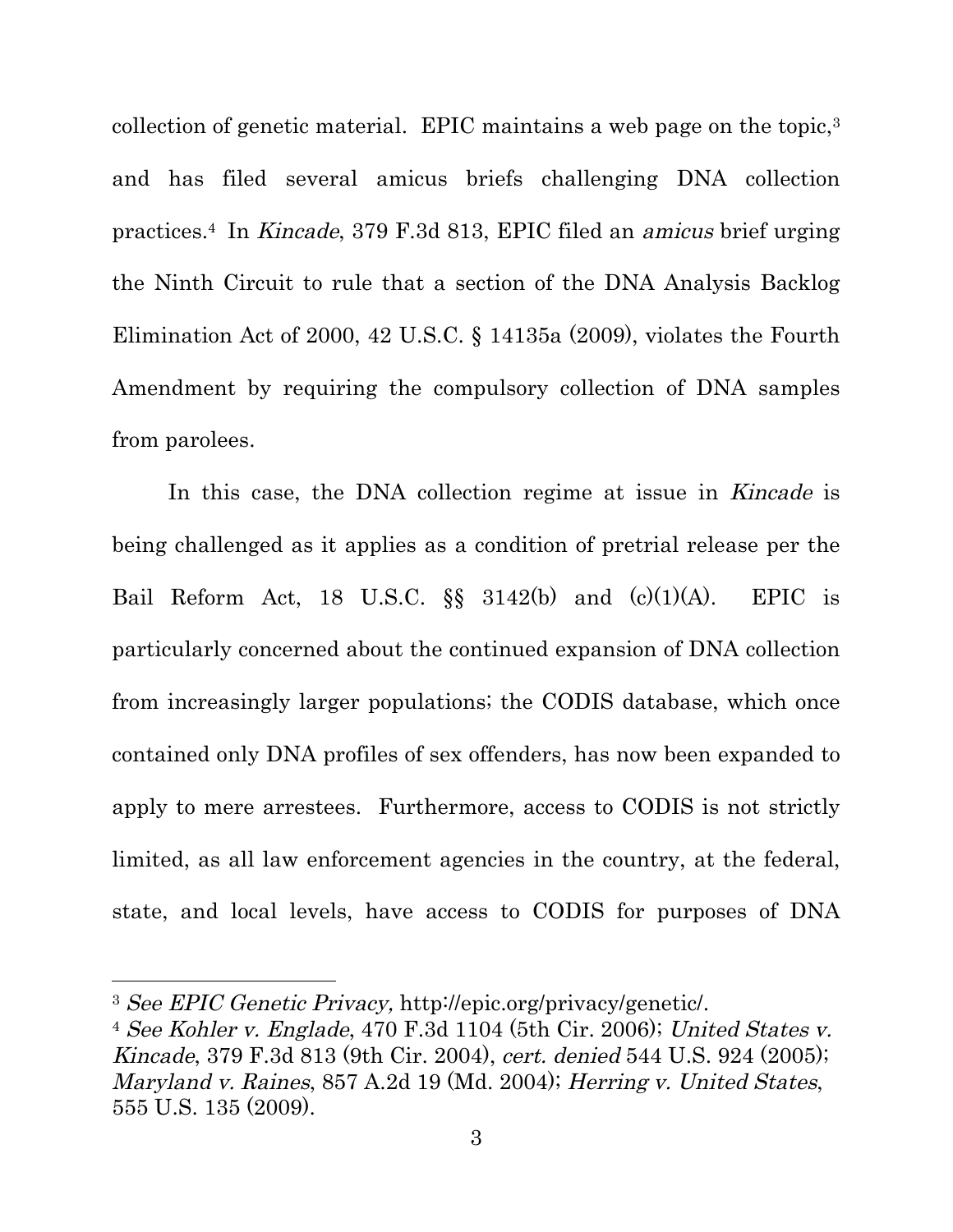matching. As CODIS expands, individual privacy rights are implicated, and not just for the individual whose DNA is added to the database; the ability to search for partial matches also implicates the privacy rights of family members whose DNA is a close enough match that the person is flagged in a CODIS DNA search.

EPIC is acutely concerned with evolving scientific knowledge and the way new scientific discoveries can further implicate privacy rights. Today's science shows that DNA reveals vastly more personal information than a fingerprint. The DNA markers utilized by CODIS are not "junk;" instead, these non-coding DNA segments can identify an individual's race, ethnicity, and heritage. Given that there is no statutory requirement for the government to discard the full DNA sample from which the DNA profile is obtained, the government indefinitely remains in possession of a person's full genetic makeup. As science reveals new ways in which DNA may be used, the potential for misuse by government entities increases the risk to individual privacy. Already, state governments have authorized law enforcement DNA samples to be used for non-law enforcement purposes, and EPIC has a vested interest in preventing such invasive uses.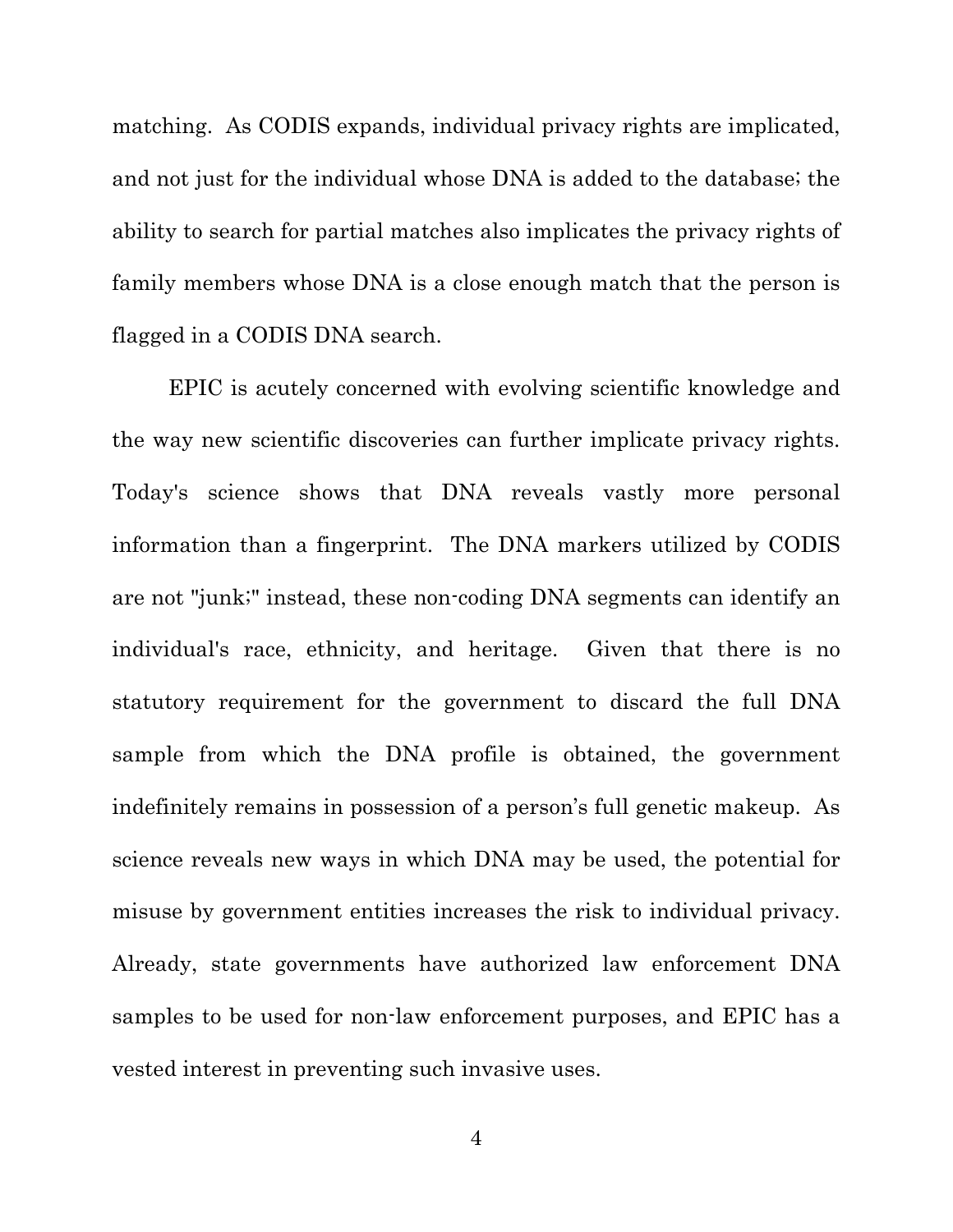#### **ARGUMENT**

### I. The CODIS Database Contains Detailed Personal Information About Individuals; the Database has Expanded and Become More Widely Used Over Time

The FBI maintains a national DNA database known as the Combined DNA Indexing System ("CODIS"). The pilot program for what became CODIS started with fourteen state and local laboratories. The FBI's Combined DNA Index System Program Brochure (July 2010).5 Today, there are over 180 public law enforcement laboratories. Id. Additionally, all fifty states, Puerto Rico, the District of Columbia, the federal government, and the U.S. Army Criminal Investigation Laboratory participate in the CODIS program. Frequently Asked Questions (FAQs) on the CODIS Program and the National DNA Index System [hereinafter FBI CODIS FAQ].6

The FBI Laboratory's CODIS program allows federal, state, and local crime laboratories to store, search, and share DNA profiles electronically. Nat'l Inst. for Justice, Office of Justice Programs, U.S. Dep't of Justice, NIJ Special Report: Making Sense of DNA Backlogs,

 $5$  Available at http://www.fbi.gov/about-us/lab/codis/codis brochure. <sup>6</sup> Available at http://www.fbi.gov/about-us/lab/codis/codis-and-ndis-factsheet.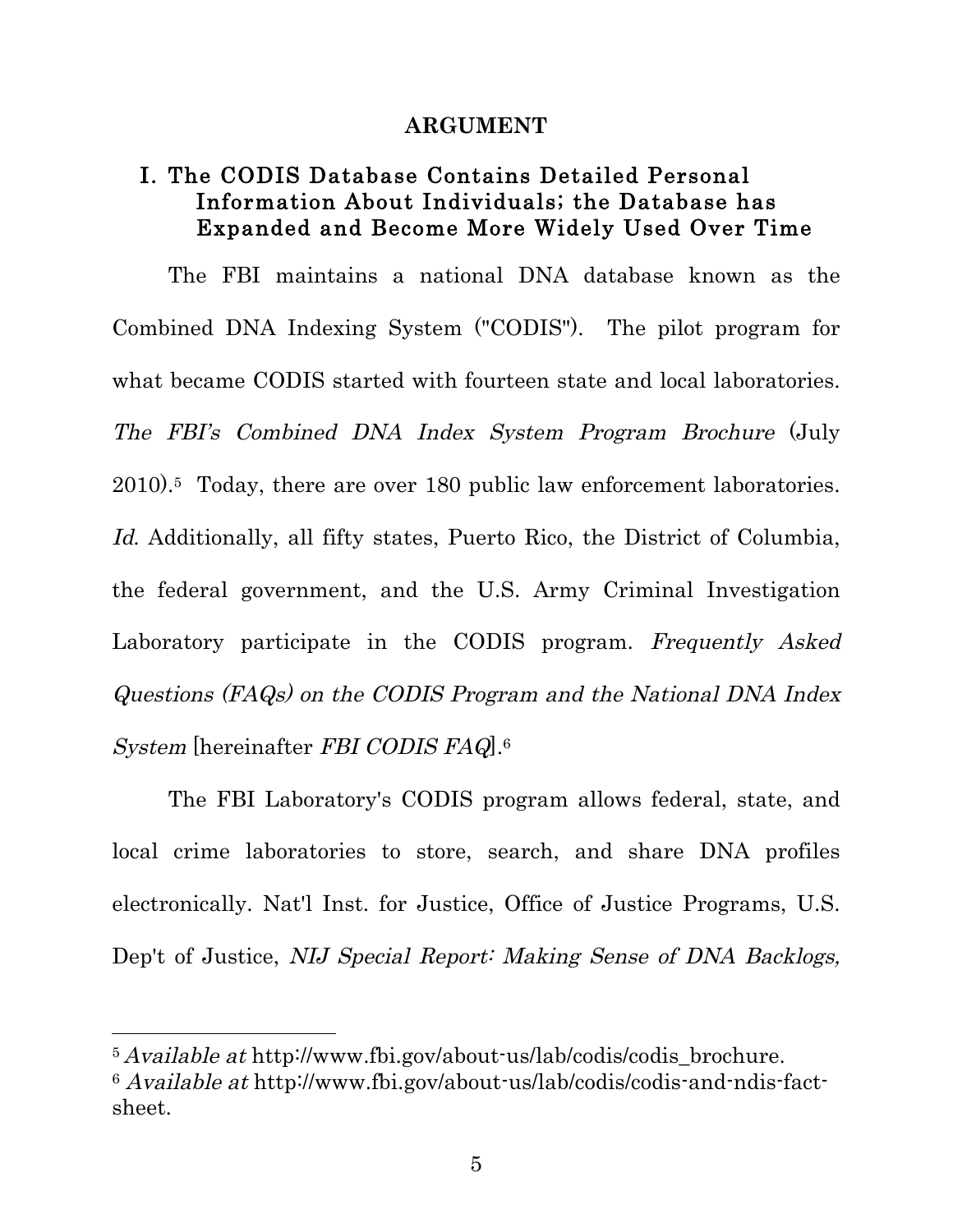$2010$ —Myths vs. Reality 2 (Feb. 2011).<sup>7</sup> The FBI has selected short tandem repeat ("STR") technology to generate profiles for CODIS. FBI CODIS FAQ. STR technology is used to evaluate thirteen specific regions, known as loci or markers, within DNA located in a cell's nucleus. U.S. Dep't of Energy Genome Program's Biological and Envtl. Research Info. Sys. (BERIS), Human Genome Project Information: DNA Forensics [hereinafter DOE DNA Forensics].8

CODIS consists of three hierarchical tiers—local, state, and national—which operate in tandem as a nationally distributed database. Nat'l Inst. of Justice, Office of Justice Programs, U.S. Dep't of Justice, NIJ Special Report: Using DNA to Solve Cold Cases (July 2002).9 The National DNA Index System ("NDIS") is the highest tier and makes it possible for all laboratories participating in CODIS to access and compare DNA profiles from across the country. Id. The second tier is the State DNA Index System ("SDIS"). Id. The third tier is the Local DNA Index System ("LDIS"), where DNA profiles are

<sup>7</sup> Available at https://www.ncjrs.gov/pdffiles1/nij/232197.pdf. 8 Available at

<u> 1989 - Johann Stein, fransk politiker (d. 1989)</u>

http://www.ornl.gov/sci/techresources/Human\_Genome/elsi/forensics.sht ml (last modified June 16, 2009).

<sup>9</sup> Available at https://www.ncjrs.gov/pdffiles1/nij/194197.pdf.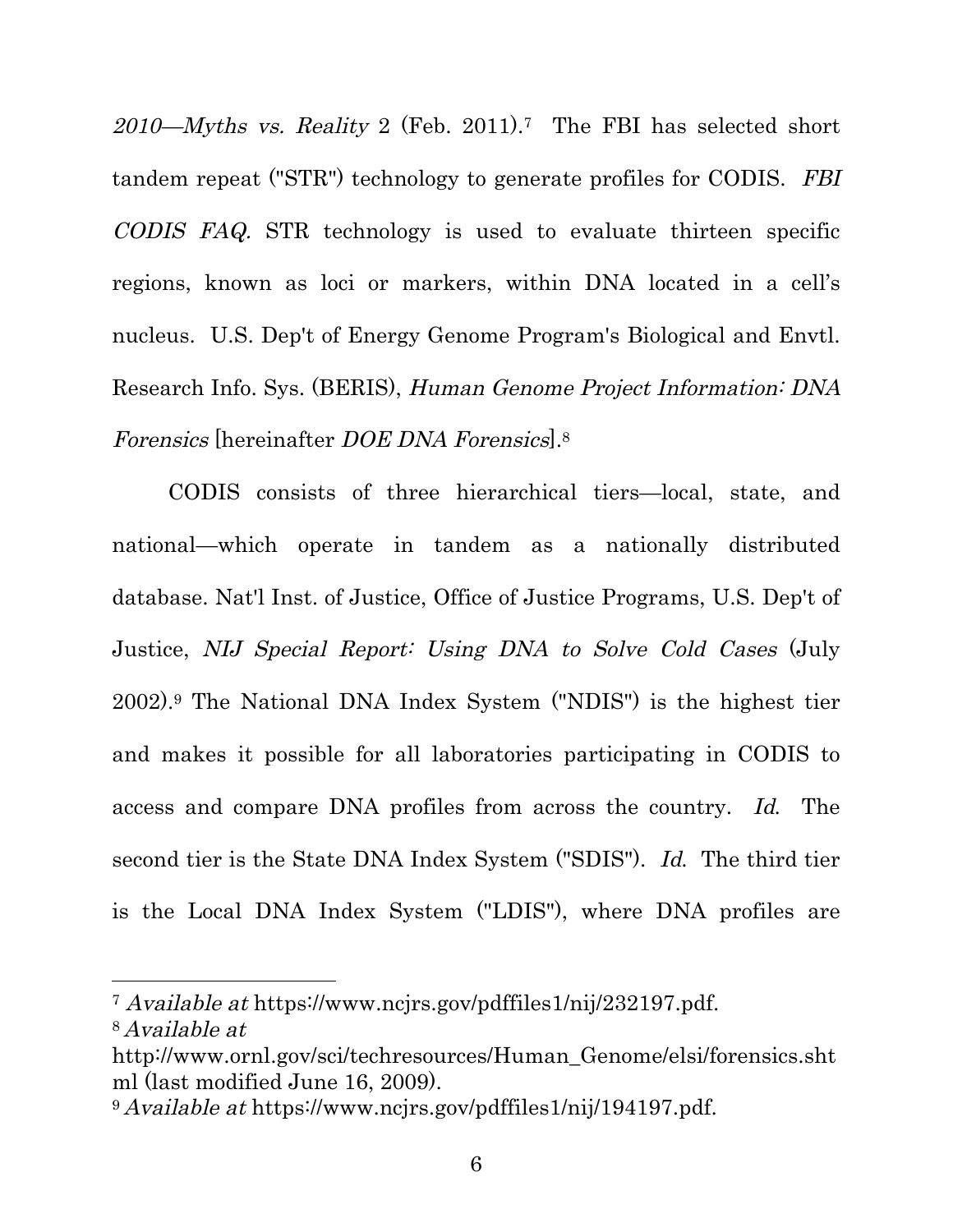entered into the system by participating forensic labs throughout the country. Id. The tiered nature of the system enables each state and local agency to operate its DNA database in compliance with state and local laws. Id.

DNA profiles in CODIS are organized in several indices: the Convicted Offender Index, Arrestees Index, Forensic Index, Missing Persons Index, Biological Relatives of Missing Persons Index, and the Unidentified Humans (Remains) Index. FBI, U.S. Dep't of Justice, The FBI's Combined DNA Index System Program Brochure (July 2010).10

As the number of laboratories and participating districts has expanded, so have the categories of individuals from whom law enforcement may require DNA samples. CODIS began as an effort to collect DNA from crime scenes and from felons convicted of only a small number of federal crimes, specifically sex offenses and crimes against children. But law enforcement has continually expanded its collection of DNA. As of February 2010, the federal government and most states authorized the collection of DNA from all persons convicted of a felony.

<sup>10</sup> Available at http://www.fbi.gov/hq/lab/codis/brochures.htm.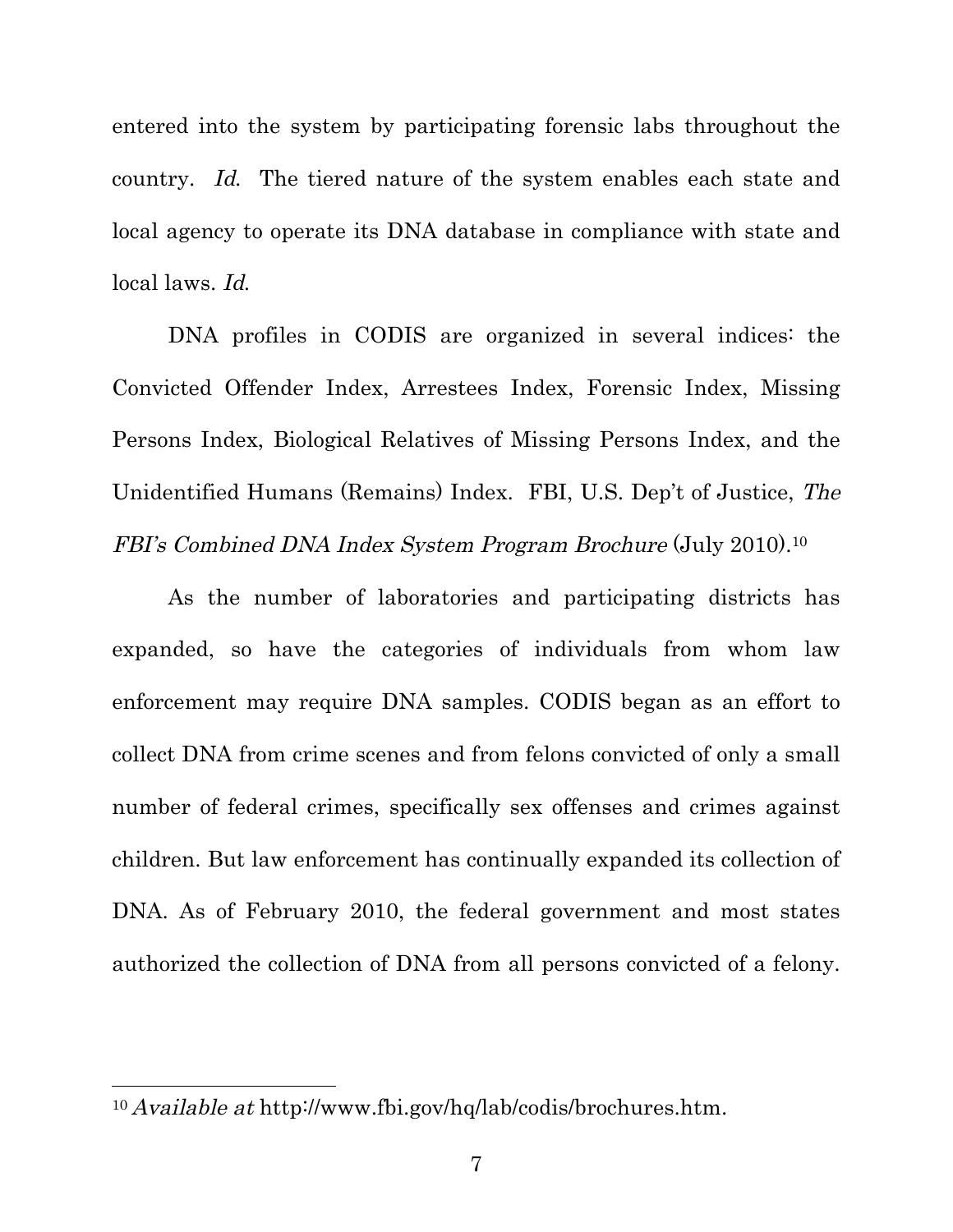Nat'l Conference of State Legislatures, *State Laws on DNA Data Banks*: Qualifying Offenses, Others Who Must Provide Sample (Feb. 2010).11

The categories have also expanded from those convicted of crimes to mere arrestees. The DNA Analysis Backlog Elimination Act of 2000 authorizes compulsory collection of DNA samples from individuals in federal custody and from individuals on release, parole, or probation. 42 U.S.C. § 14135a (2011). The U.S. Department of Justice authorized a final rule that took effect on January 9, 2009 which requires U.S. agencies to collect DNA samples from "individuals who are arrested, facing charges, or convicted, and from non-United States persons who are detained under authority of the United States." 73 Fed. Reg. 74,932, 74,935 (Dec. 10, 2008).

As of May 2011, the NDIS of CODIS contained 9,748,870 offender DNA profiles and 375,375 forensic DNA profiles. FBI CODIS FAQ. The number of profiles has grown rapidly from the roughly 485,000 total profiles in 2000. Id. The number of profiles is only expected to increase going forward. See Federal Bureau of Investigation, CODIS—

<sup>11</sup> Available at http://www.ncsl.org/default.aspx?tabid=12737.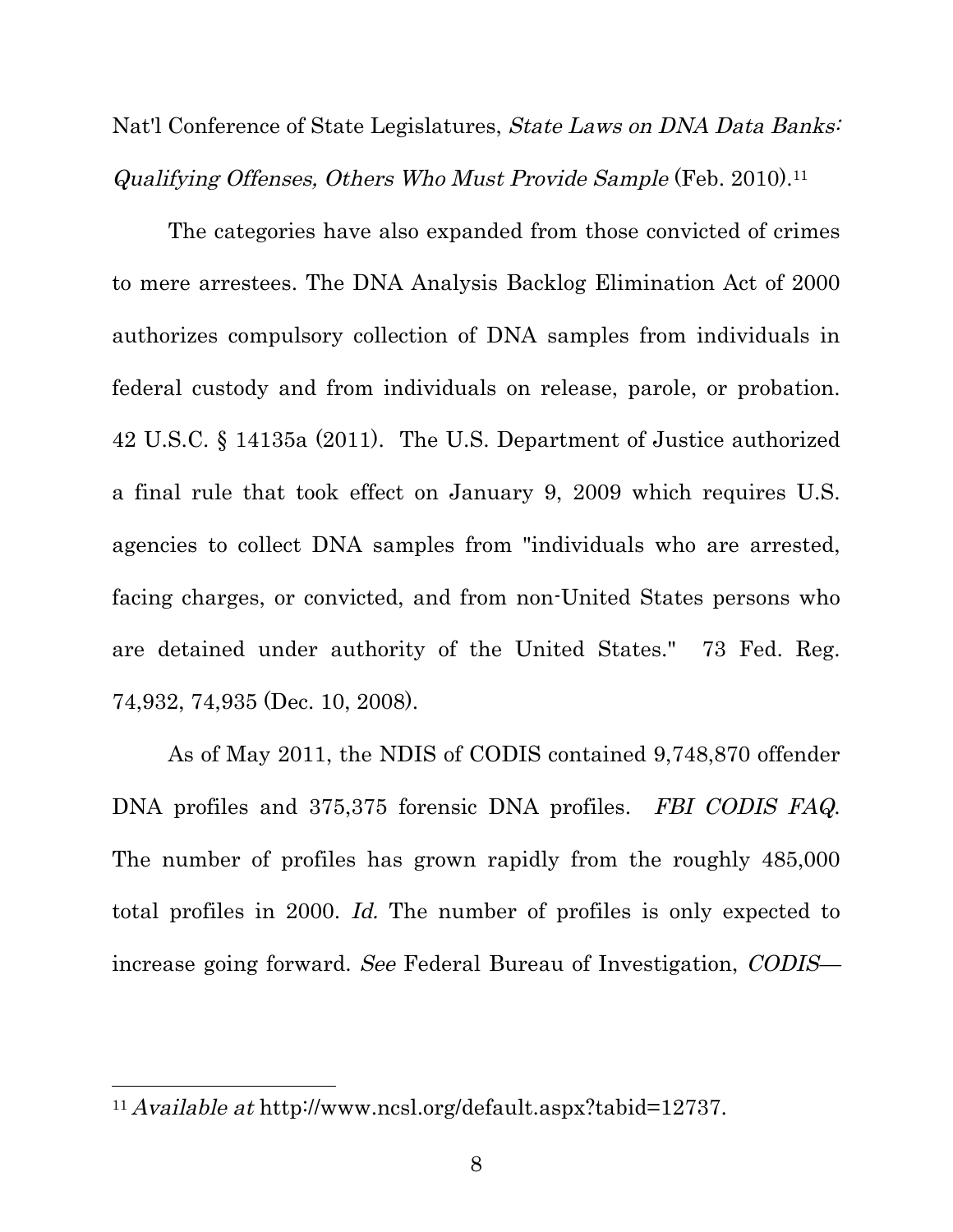The Future.<sup>12</sup> As CODIS expands, the FBI is working to increase its capabilities with enhanced kinship analysis. Id.

### II. DNA Identification is not the Functional Equivalent of Fingerprint Identification

DNA identification is not analogous to fingerprint identification because unlike a fingerprint, a DNA sample contains personal information beyond the mere identity of an individual. The government collects and stores this personal information. When the government takes a DNA sample for CODIS, it uses the sample to create a DNA profile of thirteen, noncoding loci, and it stores that profile alongside the person's entire genetic sample. Sheldon Krimsky & Tania Simoncelli, Genetic Justice 234-35 (2011). For the reasons explained below, neither (A) the CODIS profile nor (B) the full DNA sample is comparable to a fingerprint because CODIS profiles and DNA contain substantially more information than is necessary for identification purposes. Unlike fingerprints, DNA is useful for more than identification because it can provide insights into a person's family, "susceptibility to particular diseases, legitimacy of birth, and perhaps predispositions to certain behaviors and sexual orientation." DOE DNA

 $12$  Available at http://www.fbi.gov/about-us/lab/codis/codis future.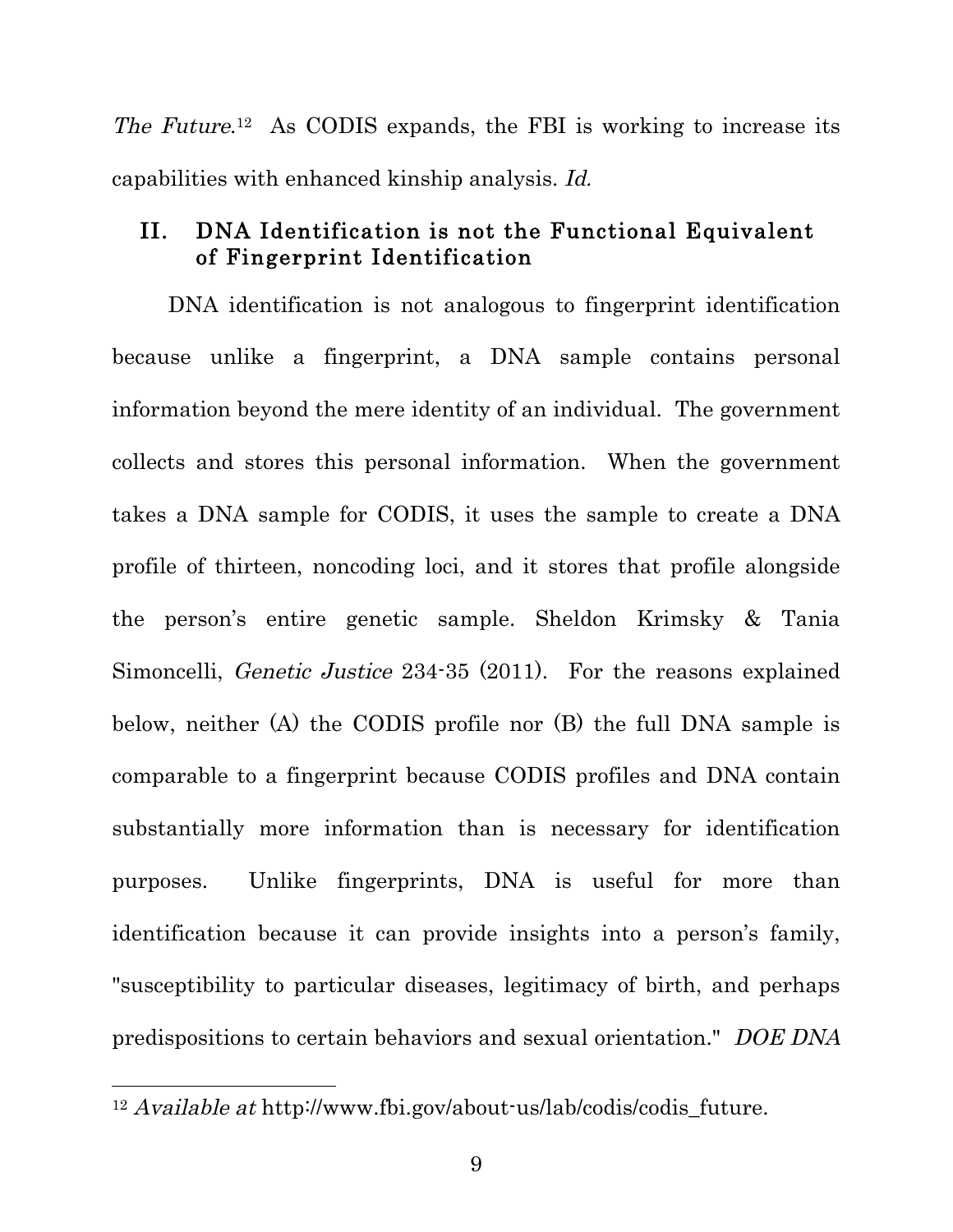Forensics. Experts have noted that DNA testing can result in "the potential for social stigma, discrimination in employment, barriers to health insurance, and other problems." Anita LaFrance Allen, Genetic Testing, Nature, and Trust, 27 Seton Hall L. Rev. 887 (1997).

#### A. The Thirteen Noncoding CODIS Loci Contain Substantially More Information than Fingerprints

The thirteen noncoding loci the government stores in CODIS contain more information than fingerprints do. The government frequently refers to the noncoding loci stored in CODIS as "junk DNA." However, "no serious scientist refers to noncoding regions of DNA any longer as 'junk.'" Krimsky at 236. Noncoding DNA is genetically significant – that is, it plays an active role in DNA replication and cell division. Noncoding DNA can be used to determine traits such as race and gender. Noncoding DNA can also be used to identify people other than the person from whom it was collected, like their family members.

#### 1. Noncoding DNA is Not "Junk DNA"

Noncoding DNA performs significant genetic functions – it aids in DNA replication and cell division. Nat'l Insts. of Health ENCODE Project Consortium, Identification and analysis of functional elements in 1% of the human genome by the ENCODE pilot project, 447 Nature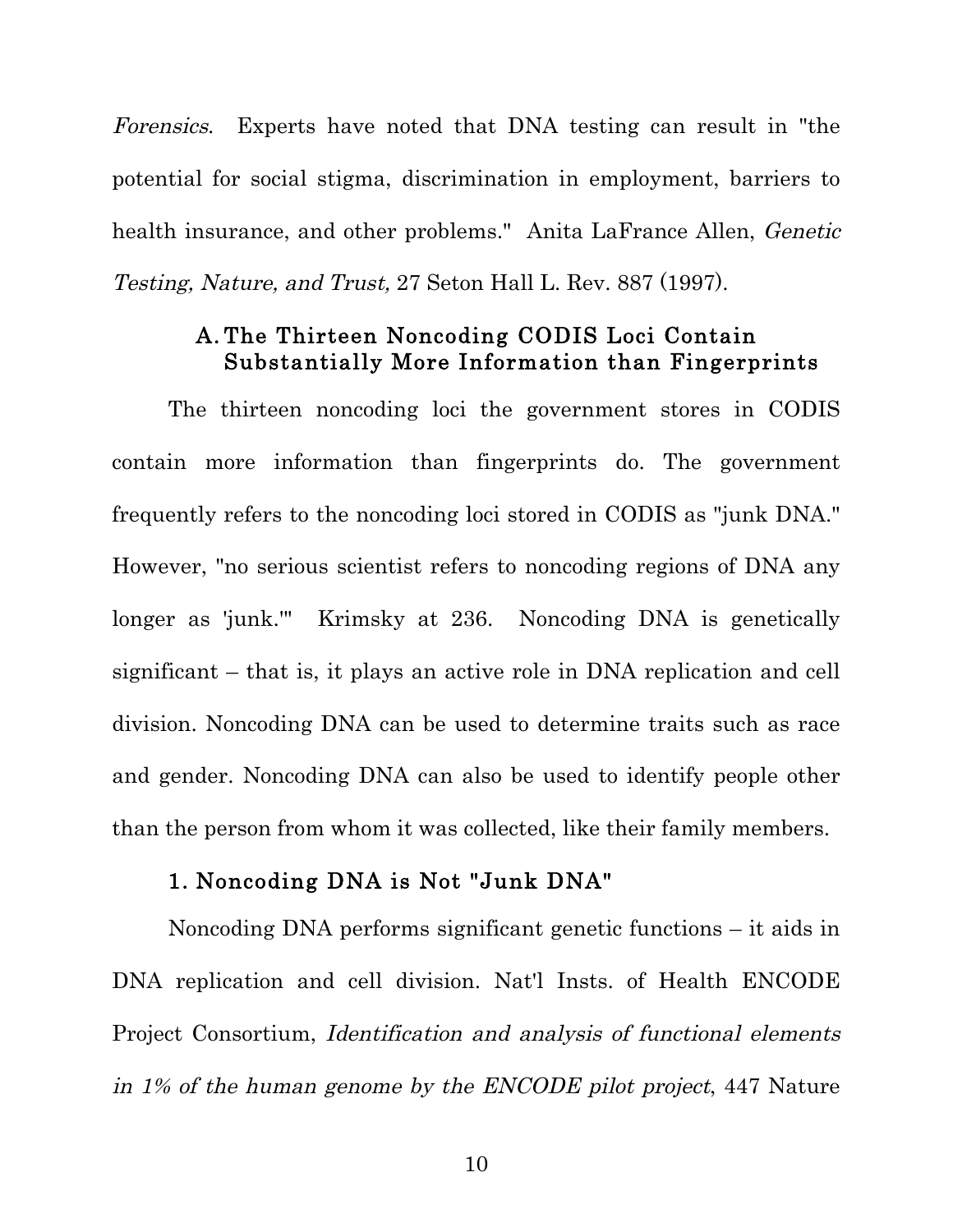799 (2007).13 The finding challenged the "long-standing view that the human genome consists of . . . a vast amount of so-called junk DNA that is not biologically active." Nat'l Human Genome Research Inst., New Findings Challenge Established Views on Human Genome (June 2007).14 Furthermore, according to the Human Genome Project, "there is a chance that a person's entire genome may be available—regardless of whether they were convicted or not. Although the DNA used is considered 'junk DNA' . . . in the future this information may be found to reveal personal information such as susceptibilities to disease and certain behaviors." DOE DNA Forensics.

Scientists and legal scholars recognize that the analogy between fingerprints and DNA profiles is fundamentally flawed because fingerprints are "two-dimensional representations of the physical attributes of our fingertips" that are "useful only for identification," while DNA contains much more personal information. Krimsky at 235; DOE DNA Forensics. Unlike DNA profiles, "[f]ingerprints cannot be analyzed to determine whether two individuals are related. They cannot

<sup>13</sup> Available at

http://www.genome.gov/Pages/Research/ENCODE/nature05874.pdf. <sup>14</sup> Available at http://www.genome.gov/25521554.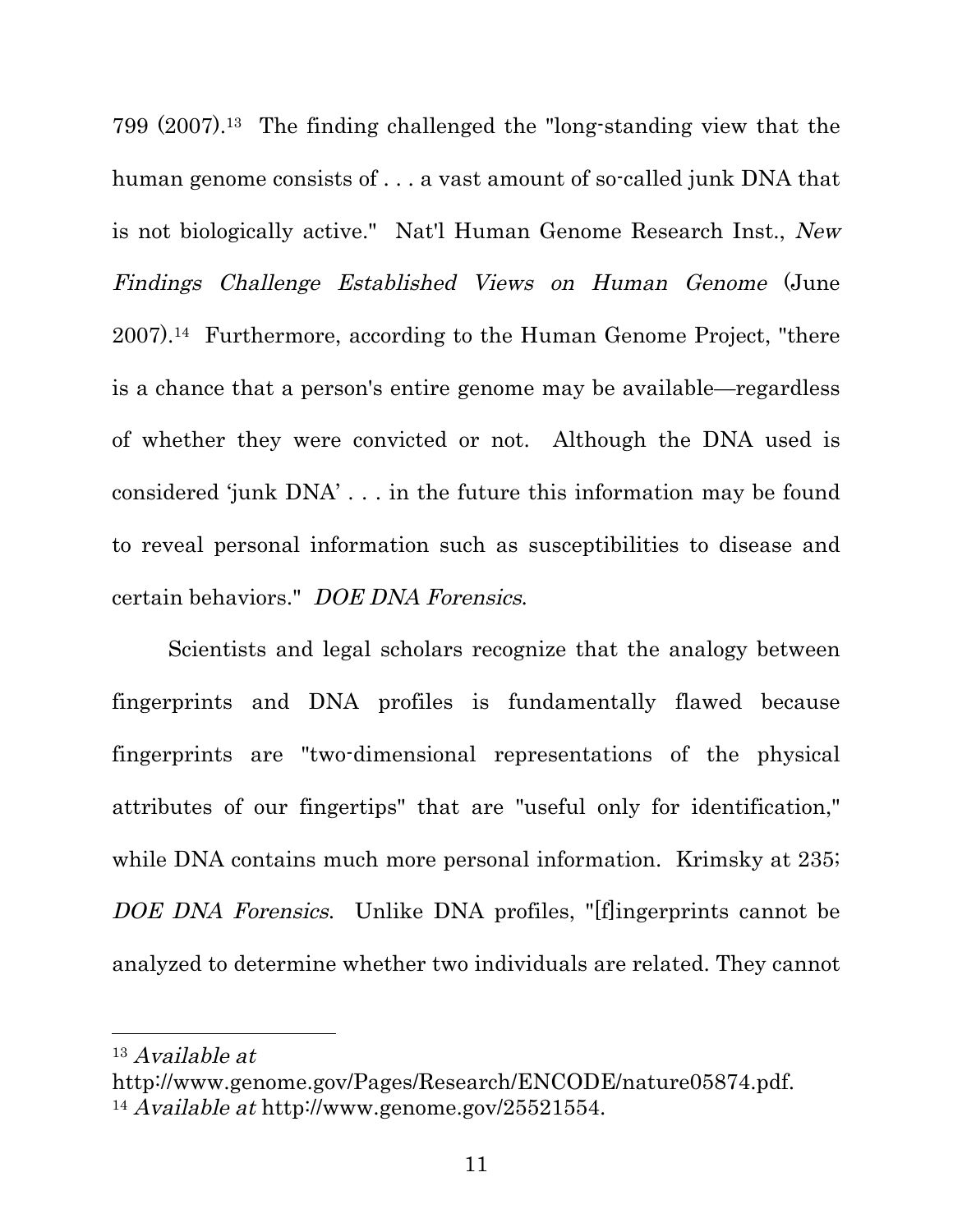tell you your likelihood of developing Alzheimer's disease or breast cancer or whether you are a carrier for cystic fibrosis . . . . There is no exponentially growing list of conditions that can be read from a fingerprint, or even significant research in this area." Krimsky at 235.

By definition, noncoding DNA does not direct the creation of proteins like coding DNA does, but it is active in directing biological functions and influences genetic markers. For example, noncoding DNA affects the proper functioning of organs like the heart, and variations in non-coding DNA can indicate an increased risk of heart disease. A study funded by the National Institutes of Health found that a noncoding DNA sequence reveals the risk of heart disease because "when something goes awry in variants of this interval, [it causes] vascular cells to divide and multiply more quickly than usual." Harrison Wein, How Junk DNA Affects Heart Disease, NIH Research Matters (Mar. 1 2010).<sup>15</sup> There is also evidence that noncoding DNA contains biological markers for particular traits, such as hair color and diabetes. For example, researchers identified a marker for red hair in a locus that, like the thirteen used in CODIS, was thought to be non-

15 Available at

http://www.nih.gov/researchmatters/march2010/03012010heart.htm.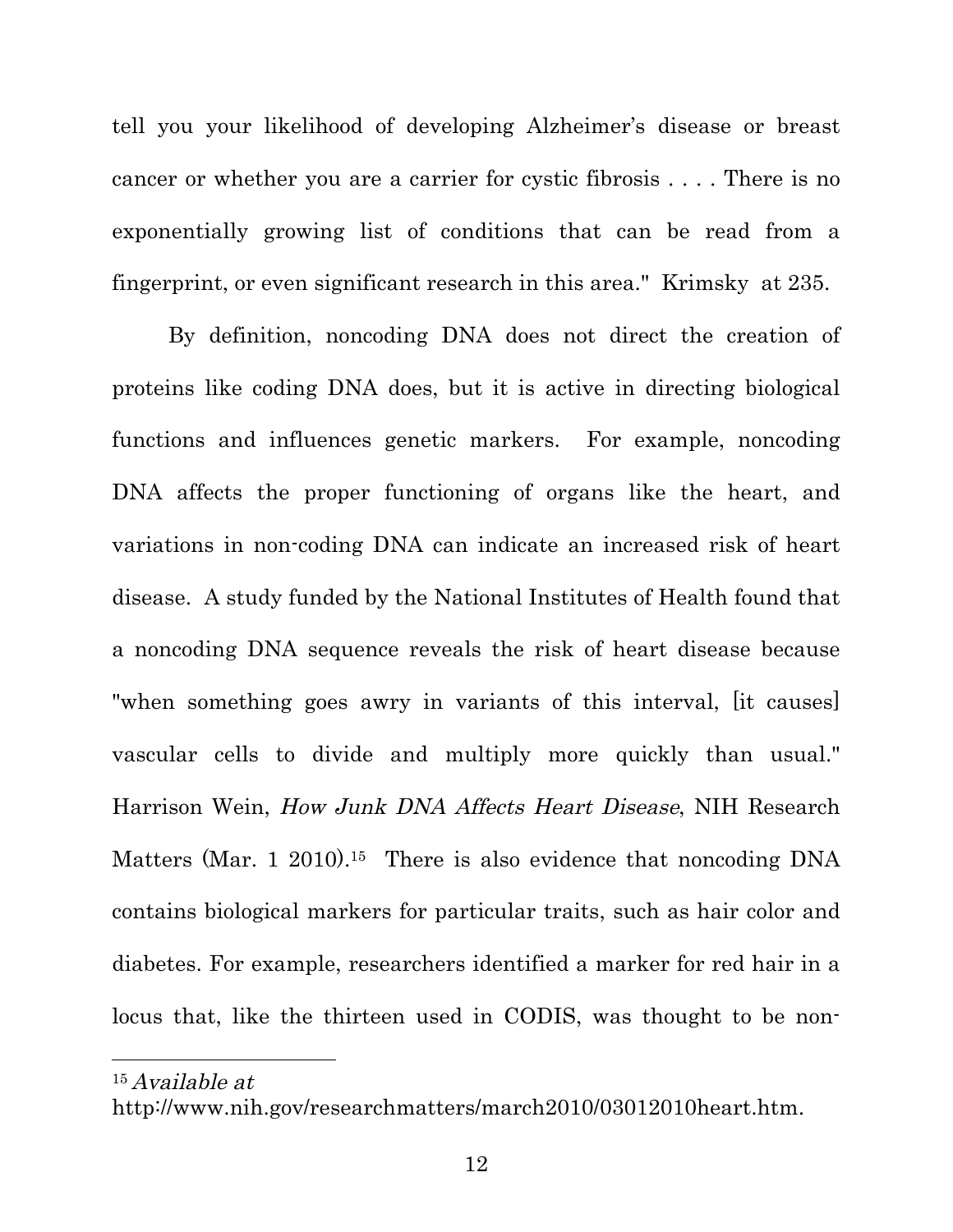coding. Grimes EA, Noake PJ., Dixon L, et al., Sequence polymorphism in the human melanocortin 1 receptor gene as an indicator of the red hair phenotype, 122 Forensic Sci. Int'l 124 (2001).

The CODIS loci are presently capable of revealing personal medical information, and such noncoding DNA is predicted to reveal more information as analytic methods steadily progress. CODIS loci can convey medical information "where one or more short tandem repeats (STRs) are found to correlate with another genetic marker whose function is known, ... the presence of the seemingly innocuous STR serves as a 'flag' for that genetic predisposition or trait." Krimsky at 235. In fact, researchers found that one of the CODIS loci is closely related to the gene that codes for insulin, which is connected to diabetes. John D. H. Stead, Jerome Buard, et al., *Influence of Allele* Lineage on the Role of the Insulin Minisatellite in Susceptibility to Type 1 Diabetes, 9 Hum. Molecular Genetics 2929 (2000).

The extent of correlations between noncoding DNA and biological or medical indicia is predicted to increase in the future. Ninety-eight perfect of DNA is considered noncoding and is actively being explored because it could have "huge dividends for understanding and treating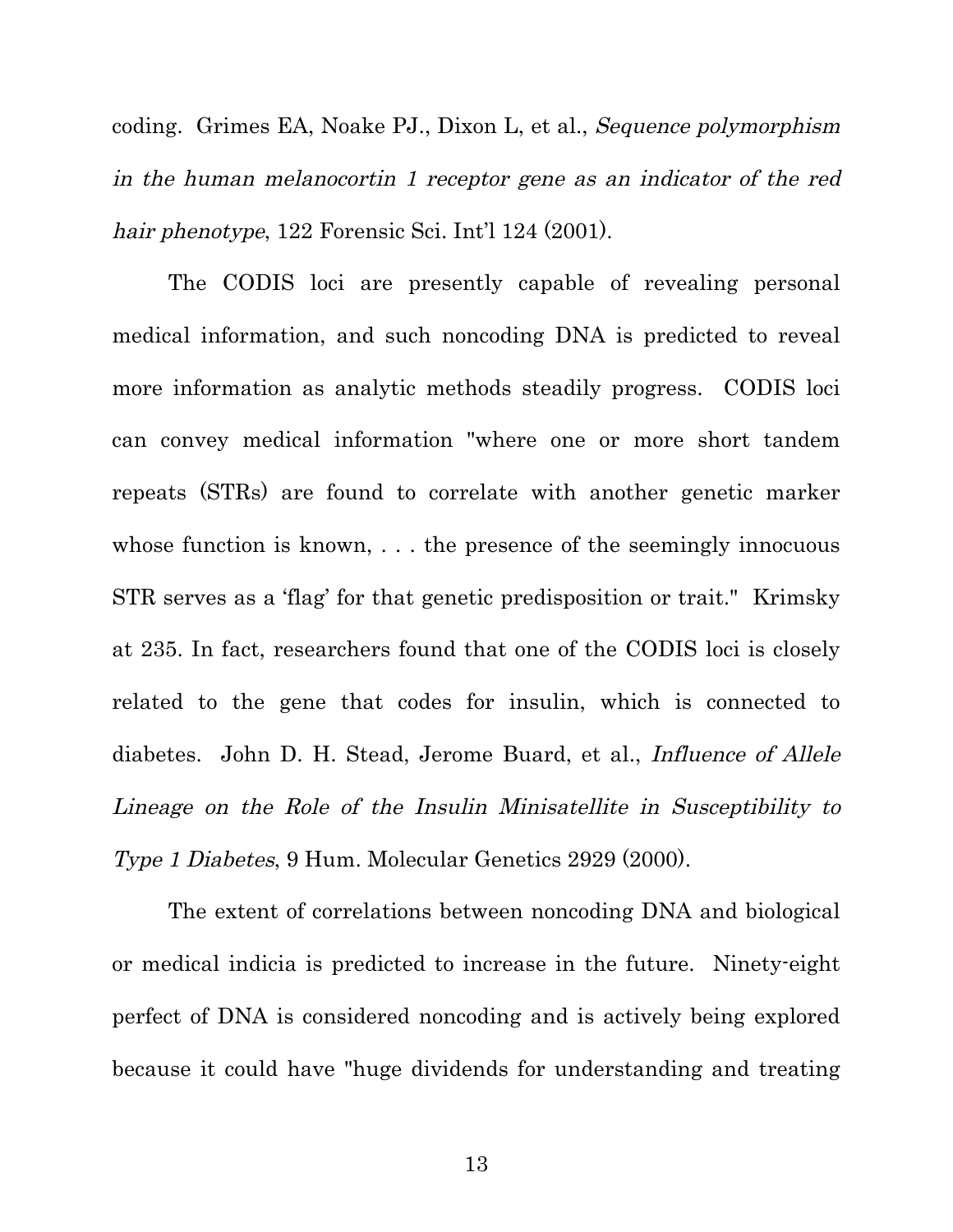disease." Harrison Wein, How Junk DNA Affects Heart Disease, NIH Research Matters (Mar. 1 2010). A recently developed technique for examining the three dimensional structure of DNA is advancing the understanding of non-coding DNA's impact on human biological functions, and it has detected cross-species similarities that "will speed researchers' efforts to identify functional elements in the human genome and understand how they affect human health." NIH Research Matters, DNA Terrain Affects Function in Human Genome (Mar. 23, 2009). The FBI also intends to extract more information from CODIS profiles in the future; it will exploit scientific advances in DNA analysis by adopting techniques to allow it to expand the amount of data it can extract from CODIS profiles. CODIS – The Future.

#### 2. The Thirteen CODIS Loci Can Identify an Individual's Race, Ethnicity, and Heritage

It is also possible for researchers to use the thirteen CODIS loci to identify an individual's race, ethnicity, and heritage because different ethnic groups have distinct genetic patterns in these loci. For example, some Chinese populations have enough variation in their thirteen CODIS loci to differentiate the groups consistently by their "geographic location, languages and eating habits." Xing-bo Song, Yi Zhou, et al.,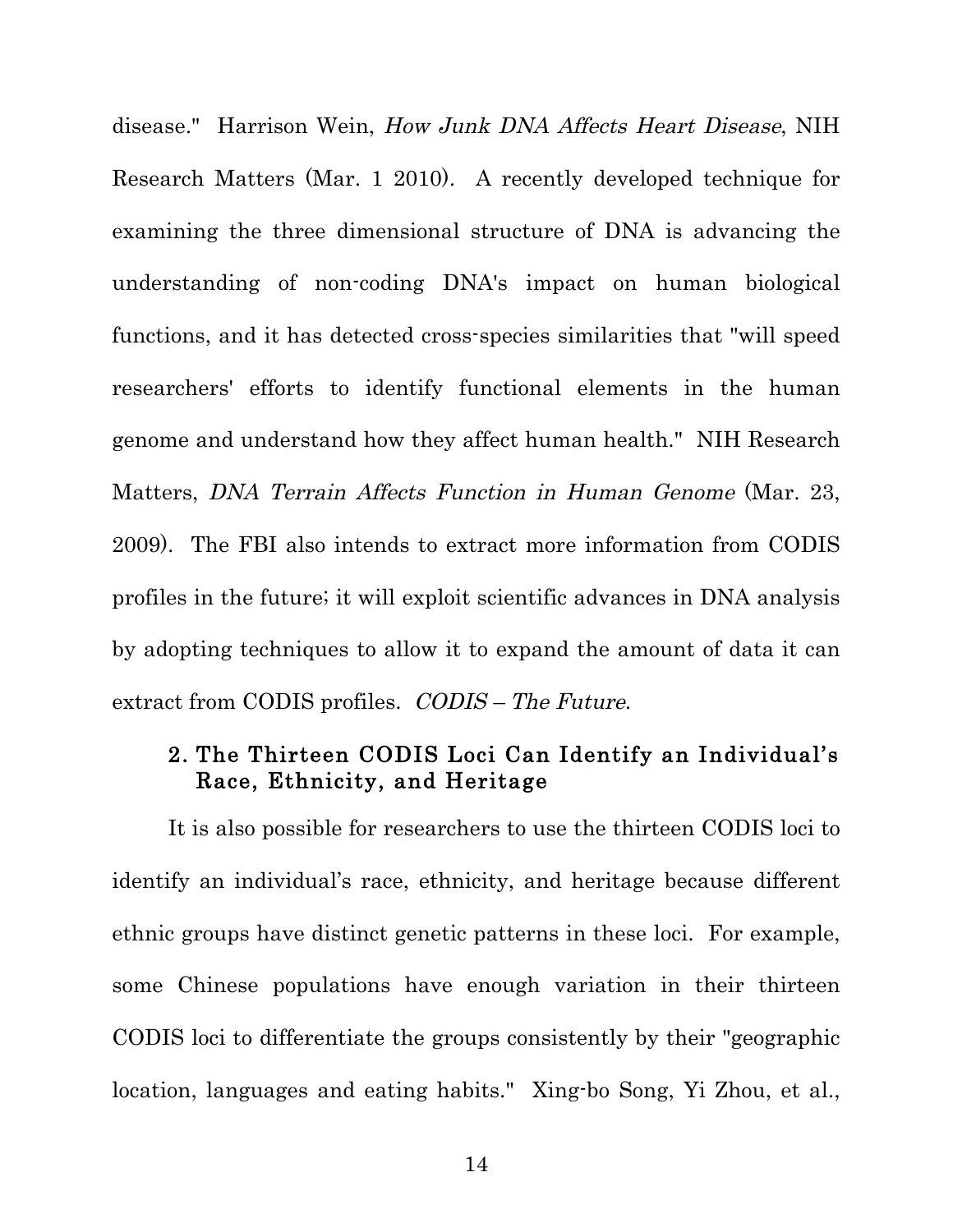Short-tandem repeat analysis in seven Chinese regional populations, 33 Genetics and Molecular Biology 605 (2010).16 A Russian population can also be distinguished from Poles, Slovens, Serbs, and Bosnians because of their higher or lower frequencies of certain CODIS alleles. B. A. Malyarchuk, M. Wozniak, et al., Variation of 15 Autosomal Microsatellite DNA Loci in the Russian Population, 41 Molecular Biology 1 (2007).17

There are similar studies for virtually every ethnic and geographic population in the world. One study used much of this data as a base to predict ethnicity using STRs. The study "performed best for ethnic groups with distinctly different physical traits." The researchers concluded that this result could "be taken as an indication that STRs, commonly referred to as 'junk' DNA, may have an effect on phenotype." Matthew Graydon, François Cholette, et al., *Inferring ethnicity using 15* autosomal STR loci—Comparisons Among Populations of Similar and Distinctly Different Physical Traits, 3 Forensic Sci. Int'l: Genetics 251

<sup>16</sup> Available at http://www.scielo.br/pdf/gmb/v33n4/02.pdf.

<sup>17</sup> Available at http://malyarchuk-bor.narod.ru/MolBiol\_1\_07.pdf.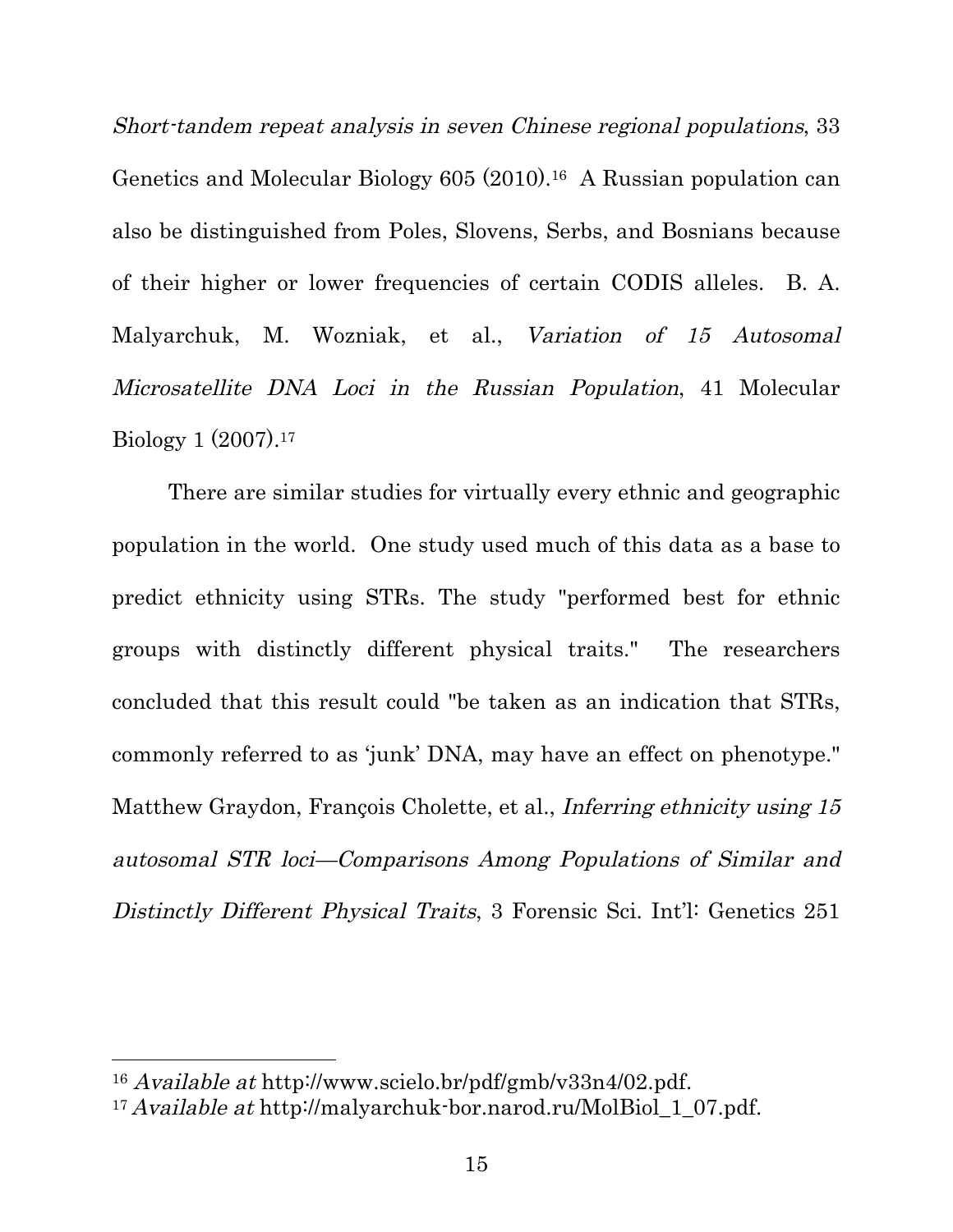(2009).18 Another study used the thirteen CODIS loci to determine individual ancestry for each member in its sample and found that the method provided "a better measure of ancestral background than selfreported race." Jill S. Barnholtz-Sloan, Ranajit Chakraborty, et al., Examining Population Stratification via Individual Ancestry Estimates versus Self-Reported Race, 14 Cancer Epidemiology Biomarkers and Prevention 1545 (2005).<sup>19</sup> They chose to use the CODIS loci to measure ancestry because those "markers show considerable allele frequency variation among racial and ancestral groups from around the world." Id. The European Court of Human Rights found that the DNA profiles created by the United Kingdom could be used to distinguish ethnicity, as well as determine family members, and the government did not dispute either finding. S. v. United Kingdom, App. No. 30562/04, paras. 75, 76 (Eur. Ct. H.R. Dec. 4, 2008).20

<u> 1989 - Johann Stein, fransk politiker (d. 1989)</u>

<sup>18</sup> Available at http://www.fsigenetics.com/article/S1872-4973(09)00048- 9/abstract.

<sup>19</sup> Available at http://cebp.aacrjournals.org/content/14/6/1545.

<sup>20</sup> Available at http://www.echr.coe.int/echr/en/hudoc (follow "HUDOC database" hyperlink; search Application Number for "30562/04").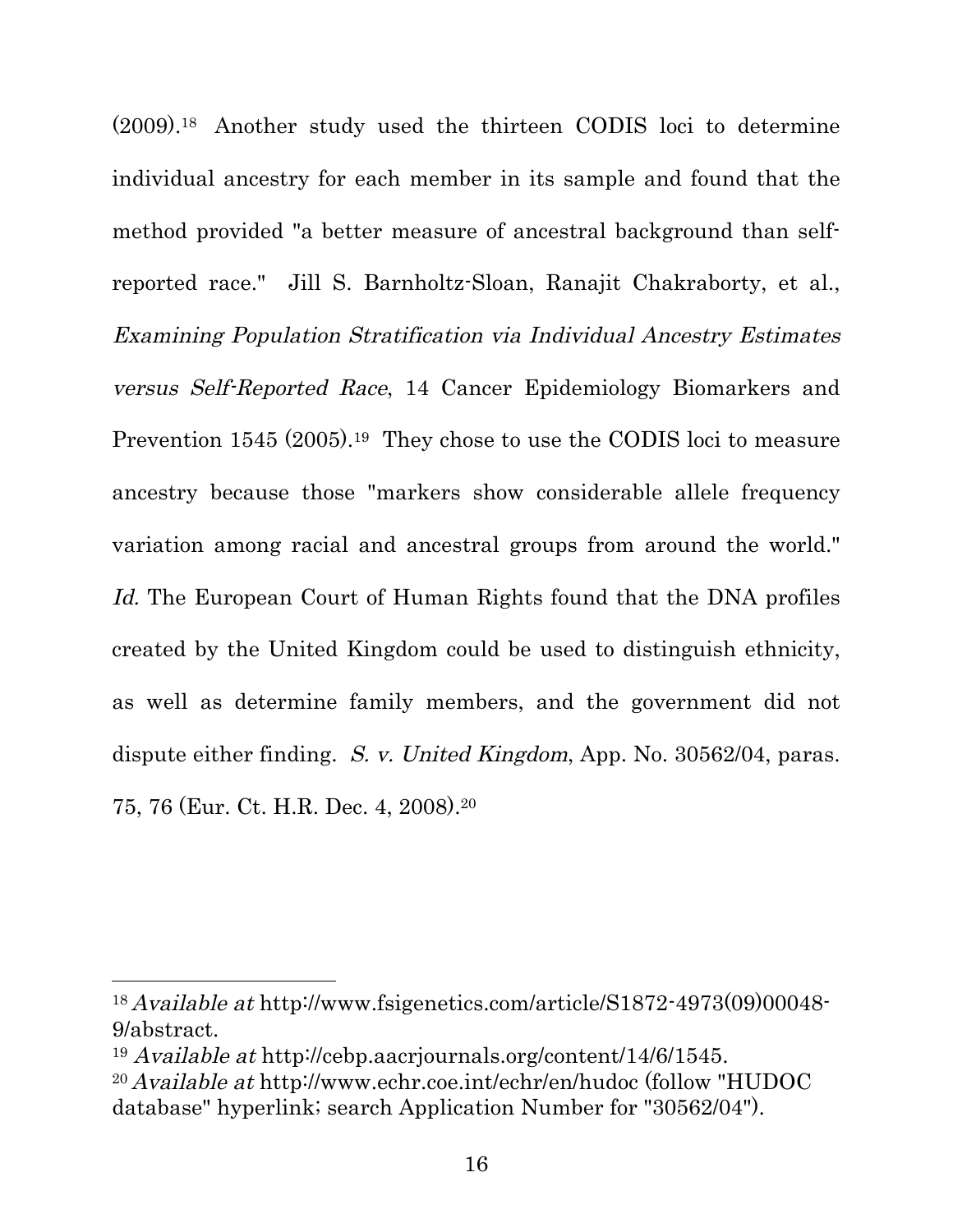#### 3. Government DNA Profiles Enable Familial Searches and Result in the Identification of Family Members

While fingerprints can only be used to identify the individual from whom they are taken, a CODIS DNA profile may be used to identify the individual's family members and to implicate the individual's family members in investigations in which they would not otherwise be involved. The CODIS loci are frequently used for paternity tests, and "with 13 STR loci it is quite likely that a search of a database will identify a person who is a relative of the person contributing the evidence sample." DOE DNA Forensics; accord Essentially Yours: The Protection of Human Genetic Information in Australia (2003).21 Familial searching using the thirteen CODIS loci has proven extremely effective. A study of California's familial searching protocol found that 93% of fathers and 61% of full siblings were identified by using the thirteen CODIS loci in California's database of approximately one million DNA profiles. S.P. Myers, et al., Searching for first-degree familial relationships in California's offender DNA database: Validation of a likelihood ratio-based approach, Forensic Sci. Int. Genet. (2010).

21 Available at

http://www.austlii.edu.au/au/other/alrc/publications/reports/96/.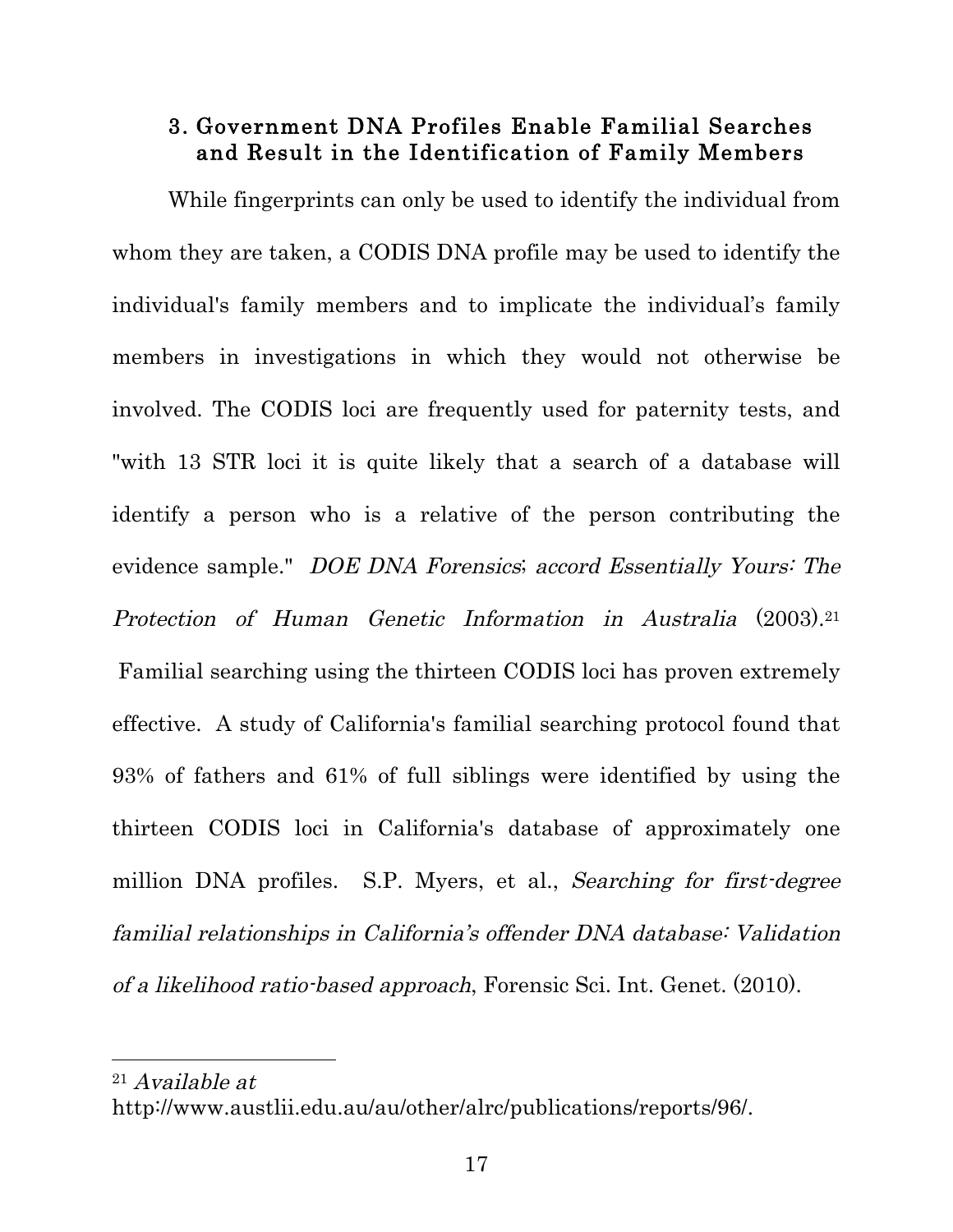Though the FBI states that familial DNA searching is not performed though CODIS in NDIS, this is based on a selective definition of familial searching, and familial matching does in fact occur. FBI Laboratory Services, Familial Searching.<sup>22</sup> The FBI defines familial searching as a "deliberate search of a DNA database conducted for the intended purpose of potentially identifying close biological relatives." Id. However, the FBI will allow disclosure of partial DNA matches that may indicate familial relationships. Id.

Forensic laboratories conduct DNA database searches with varying degrees of stringency: high stringency searches are discriminating searches intended to produce only direct matches, requiring exact matches at all thirteen loci; crime laboratories also conduct low and moderate stringency searches in which search standards are less discriminating and can generate partial matches. Partial matches contain insufficient common DNA alleles to indicate a definite match, or may indicate that the sample definitely does not match, but may be sufficient to indicate a familial link. Erin E. Murphy, Relative Doubt: Familial Searches of DNA Databases, 109

<sup>22</sup> Available at http://www.fbi.gov/about-us/lab/codis/familial-searching.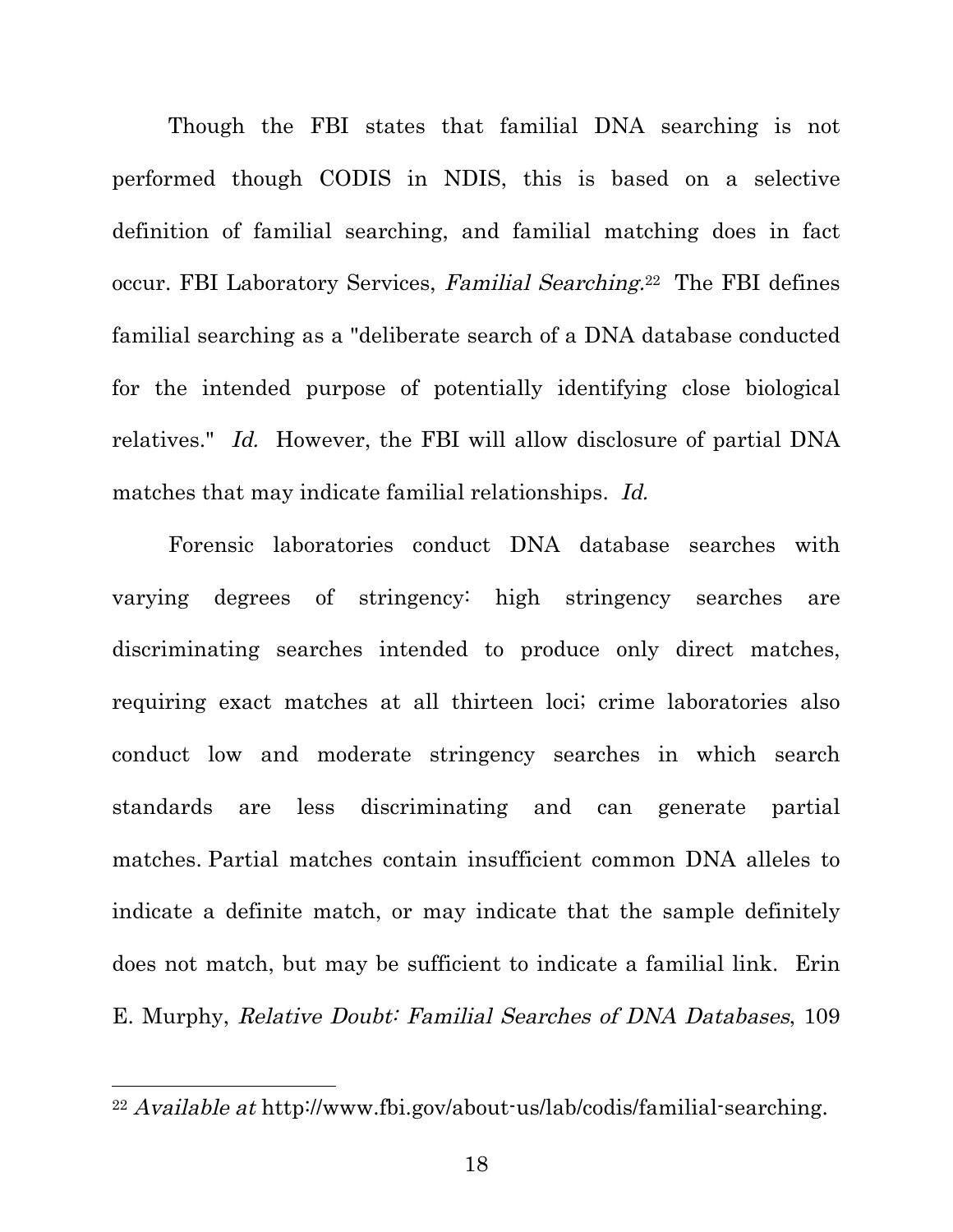Mich. L. Rev. 291 (2010). A single search in forensic DNA software can return both direct matches as well as partial matches that indicate potential familial relationships. Id.; see also Emily C. Barbour, DNA Databanking: Selected Fourth Amendment Issues and Analysis, CRS Report R41847, Congressional Research Service (June 6, 2011).23

Crime laboratories conduct these lower stringency searches that produce partial matches in several circumstances, including when processing degraded DNA samples. DNA samples are easily degraded both before reaching a lab and once in a lab because DNA is very sensitive to environmental conditions and can "start to degrade depending on the sample's exposure to extreme temperatures, oxygen, water, sweat and breath." Donald E. Shelton, Forensic Science in Court 29 (2011).

 Some forensic experts characterize searches generating partial matches as a type of familial searching, but the FBI does not. By limiting its definition of a familial search to only deliberate searches for potential relatives, the FBI excludes moderate stringency searches that happen to result in familial matches from its definition of familial

<sup>23</sup> Available at http://www.fas.org/sgp/crs/misc/R41847.pdf.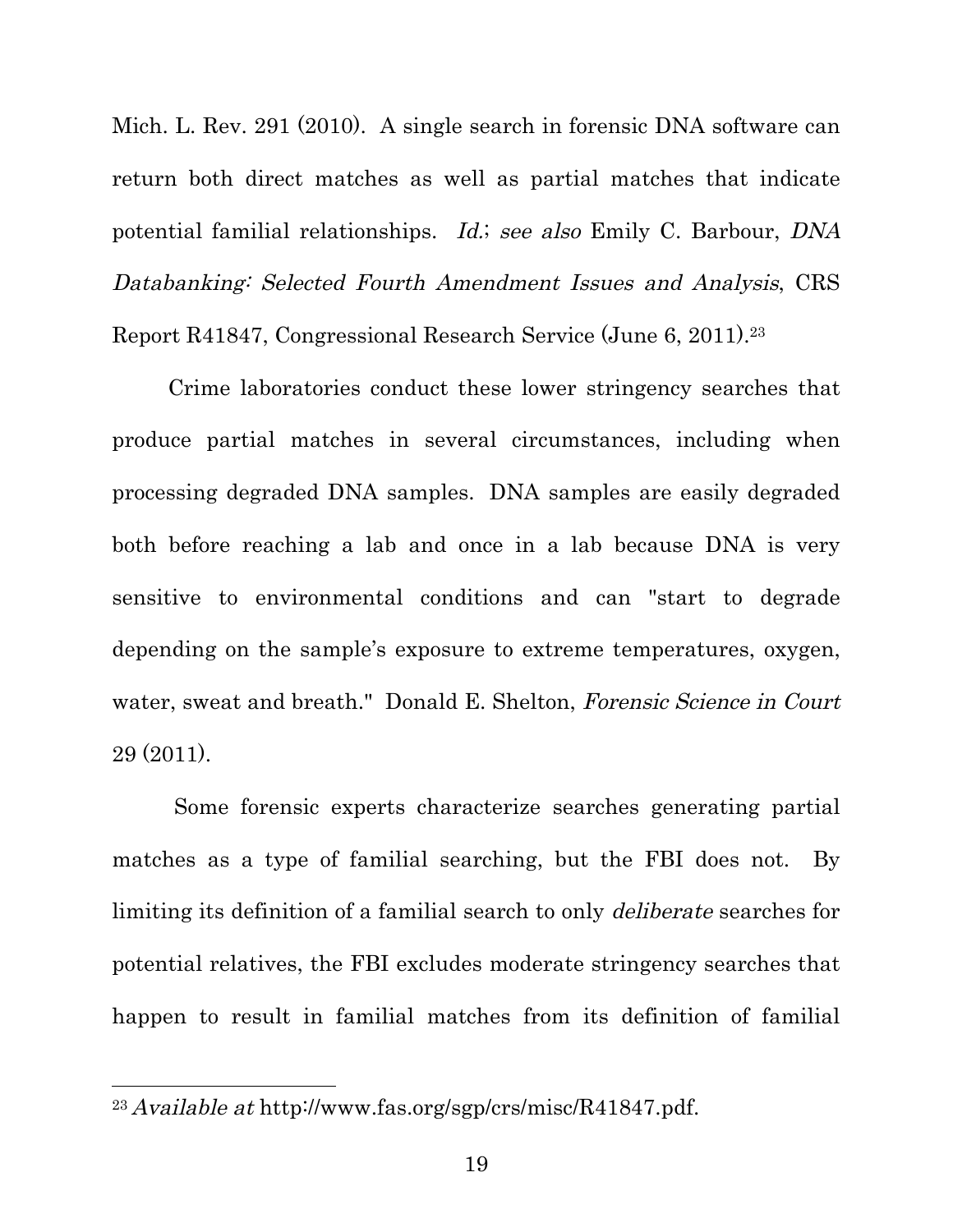searches for FBI purposes. FBI CODIS FAQ. This allows the FBI to claim that CODIS and NDIS are not used for familial searches, though they still produce familial DNA matches and allow investigation of potential family members from the national and state databases. Jessica D. Gabel, Probable Cause From Probable Bonds: A Genetic Tattle Tale Based on Familial DNA, 21 Hastings Women's L.J. 3, 17-18, 2010.

The FBI has procedures for authorizing the release of partial match information to law enforcement. "For situations in which there is no other available investigative information," NDIS will release the personally identifiable information of partial match results upon written request from a Casework Laboratory, with concurrence of the prosecutor. U.S. Dep't of Justice, Federal Bureau of Investigation Interim Plan for the Release of Information In the Event of a "Partial Match" at NDIS (July 20, 2006).<sup>24</sup> The written request should "include the statistical analysis used to conclude that there may be a potential familial relationship." Id.

<sup>24</sup> Available at

http://www.bioforensics.com/conference08/Familial\_Searches/CODIS\_B ulletin.pdf.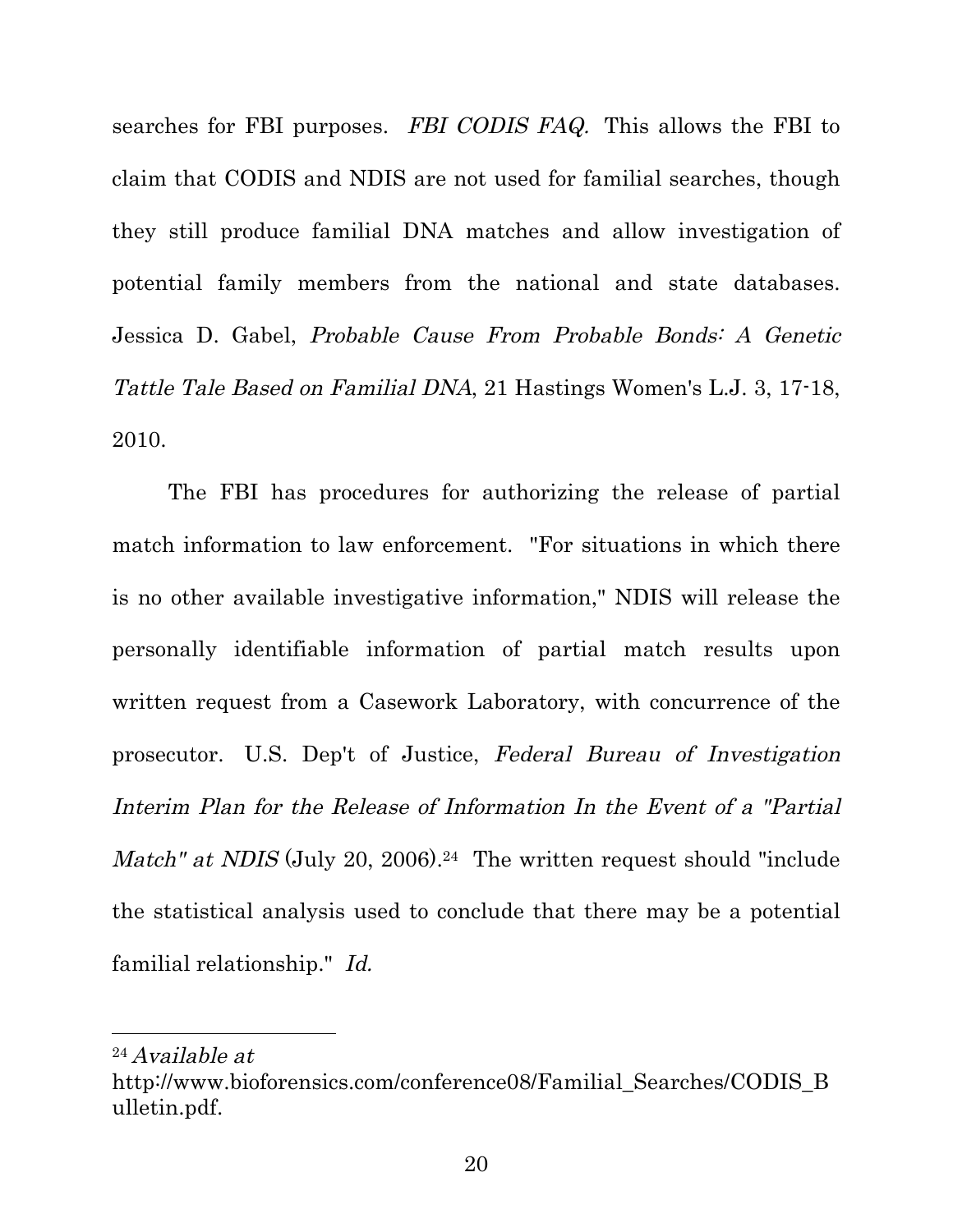The request will be reviewed by the FBI Office of General Counsel and the NDIS Custodian for approval. Id. The FBI deems its partial match procedures "interim" though it has had its procedures in place for five years. See id.; FBI CODIS FAQ.

Though the FBI claims its partial match search and release procedures do not constitute familial searching, the partial match policy was instituted in response to a request for interstate familial matches. In 2006, the Denver District Attorney performed a CODIS search of NDIS which identified partial matches which he believed to be relatives of an unknown offender. Murphy at 292-93. The District Attorney lobbied FBI laboratory and national DNA database administrators and FBI Director Robert Mueller to change the policy, and shortly thereafter, Director Mueller instituted the national partial match release policy. Id.; Maura Dolan & Jason Felch, Tracing a Suspect Through a Relative, L.A. Times, Nov. 25, 2008, at 2-3.25 Three states subsequently released the names and information of partially matched individuals; none of them turned out to indicate a relative of the unknown offender. Dolan at 2-3.

<sup>25</sup> Available at http://articles.latimes.com/2008/nov/25/local/mefamilial25, 2-3.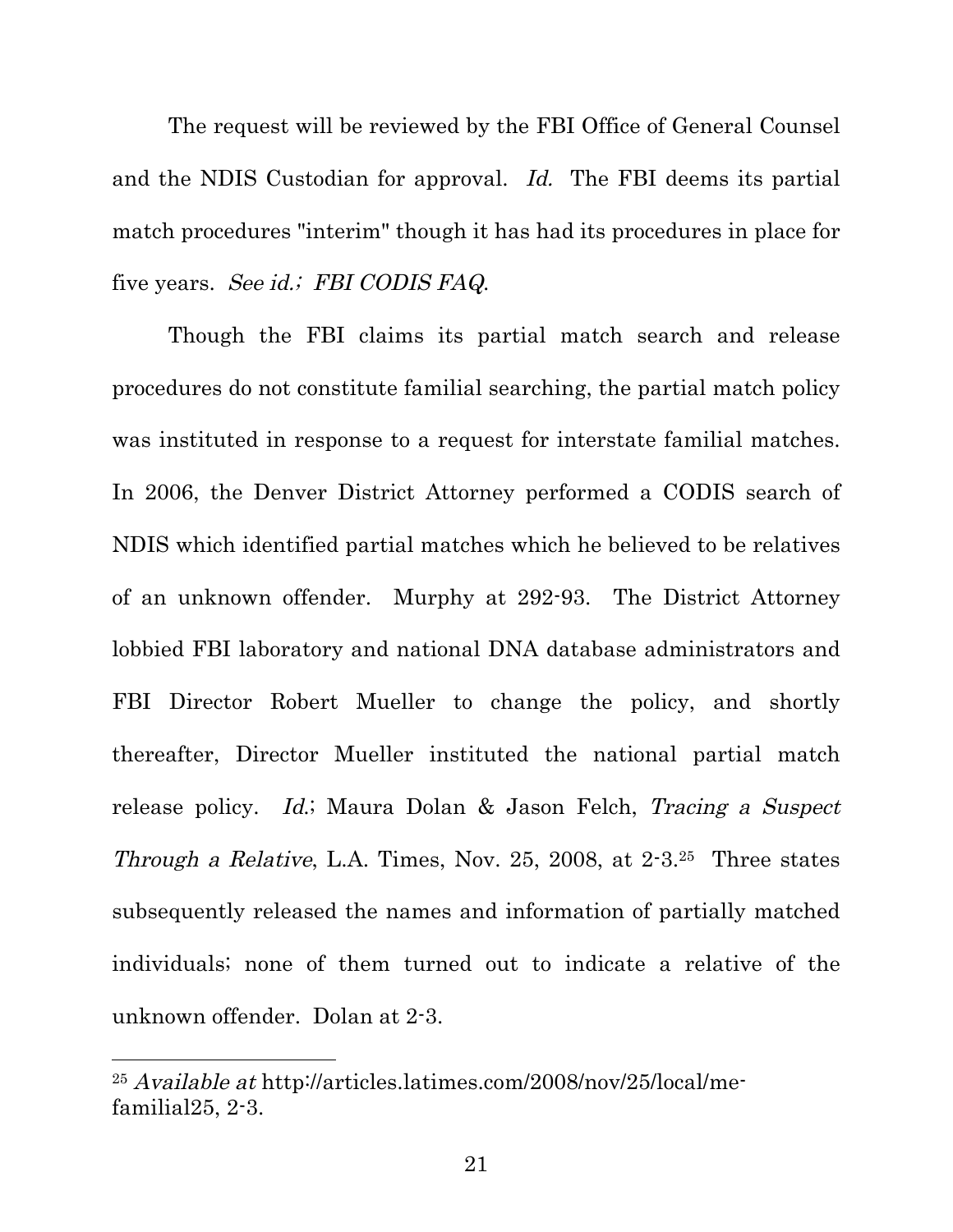The origin of the FBI's partial match release policy illustrates how states are able to conduct nationwide searches that produce familial matches not only from NDIS, but also from state databases which provide DNA profiles to CODIS: Laboratories and state agencies identify partial matches through CODIS, and when those partially matched profiles were entered into CODIS by other state and local laboratories, the matches are then released according to state and individual laboratory regulations. Murphy at 292-93. The FBI's policy on releasing partial matches from NDIS applies only to the DNA samples collected by federal agencies from federal offenders that constitute NDIS; the procedures by which partial matches and familial matches are produced and released from state and local databases vary from state to state, and laboratory to laboratory.26 E.g. Md. Code Ann., Pub. Safety § 2-505 (2010); 44 Pa. Cons. Stat. § 2319 (2010); Wyo. Stat. Ann. § 7-19-402 (2010); Colorado Bureau of Investigation, DNA Familial Search Policy (Oct. 22, 2009).27 Defendant Pool's DNA will be

26 State and local laboratory partial match release practices must meet the minimum requirements of state and federal mandated guidelines. 27 Available at

<u> 1989 - Johann Stein, fransk politiker (d. 1989)</u>

http://www.denverda.org/DNA\_Documents/Familial\_DNA/CBI%20DNA %20Familial%20Search%20Policy%20Oct%202009%20-%20Signed.pdf.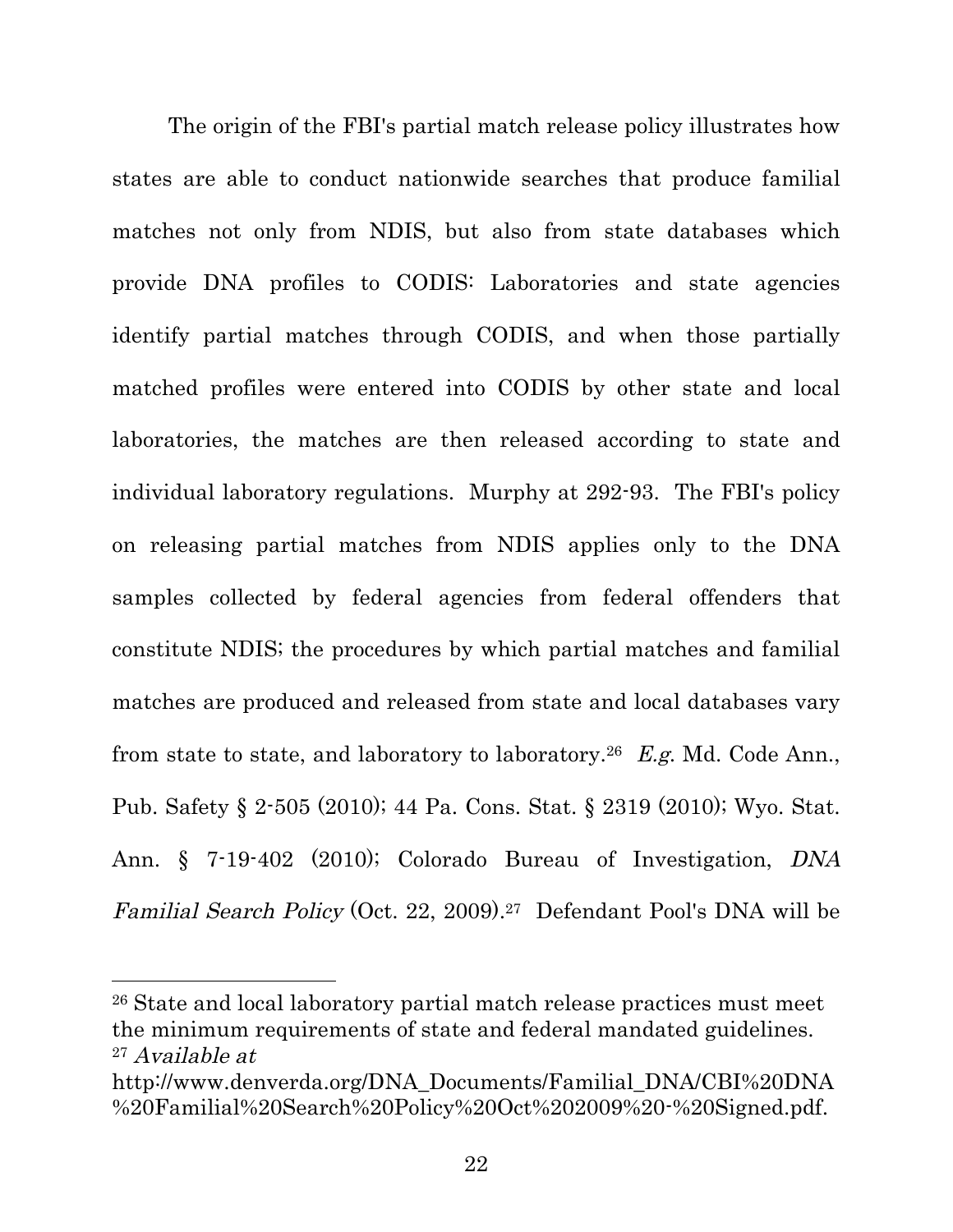available for national partial match requests. Information Bulletin from Edmund G. Brown, Jr., Attorney General, DNA Partial Match (Crime Scene DNA Profile to Offender) Policy No. 2008-BFS-01 (2008);28 Murphy at 292-93.

The FBI has suggested guidelines for laboratories releasing partial matches, but they are not binding or official regulations. In 2009, the FBI convened a working group to asses the CODIS partial match procedures; the working group recommended minimum standards of reliability for labs to use when assessing partial matches, but emphasized that decisions to release personal information in response to partial match requests from other labs and law enforcement agencies are made by individual laboratories. Scientific Working Group on DNA Analysis Methods Ad Hoc Committee on Partial Matches, SWGDAM Recommendations to the FBI Director on the "Interim Plan for the Release of Information in the Event of a 'Partial Match' at NDIS," 11 Forensic Sci. Comm. 4, Oct. (2009).29 The Committee's recommendations were to be used "to guide a laboratory's decision-

<u> 1989 - Johann Stein, fransk politiker (d. 1989)</u>

<sup>28</sup> Available at http://ag.ca.gov/cms\_attachments/press/pdfs/n1548\_08 bfs-01.pdf.

<sup>29</sup> Available at http://www.fbi.gov/about-us/lab/forensic-sciencecommunications/fsc/archive/oct2009/standard\_guidlines/swgdam.html.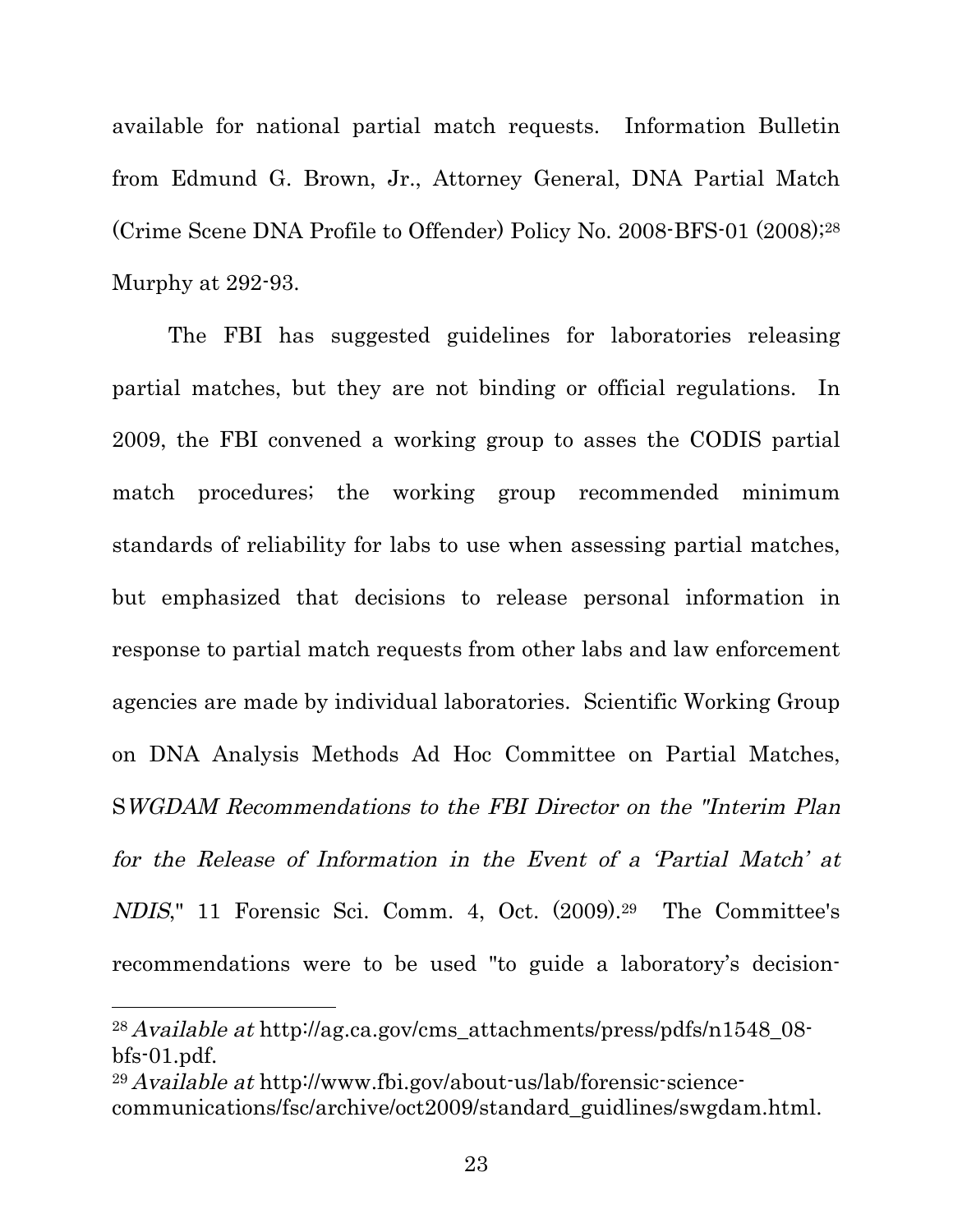making process regarding whether to release the name of the offender whose relative may be the source of the DNA profile." Id.

## B. The Government Collects and Retains Full DNA Sequences, which Contain Substantially More Information than Fingerprints

To make DNA profiles, the government collects and retains an individual's full DNA sequence that, unlike a fingerprint, contains personal genetic information unnecessary for identification. The government retains the full DNA samples it collects and laboratories store them indefinitely, in addition to the derivative CODIS profiles. Federal Bureau of Investigation, "Quality Assurance Standards for DNA Databasing Laboratories," Standard 7.2 ("Where possible, the laboratory shall retain the database sample for retesting for quality assurance and sample confirmation purposes.").30 Federal statutes do not set forth clear guidelines for how the samples are handled after they are profiled: "[F]ederal law remains silent as to what must be done with the biological samples themselves." Elizabeth E. Joh, Reclaiming 'Abandoned" DNA: The Fourth Amendment and Genetic Privacy, 100

<sup>30</sup> Available at http://www.fbi.gov/about-us/lab/codis/qas\_databaselabs.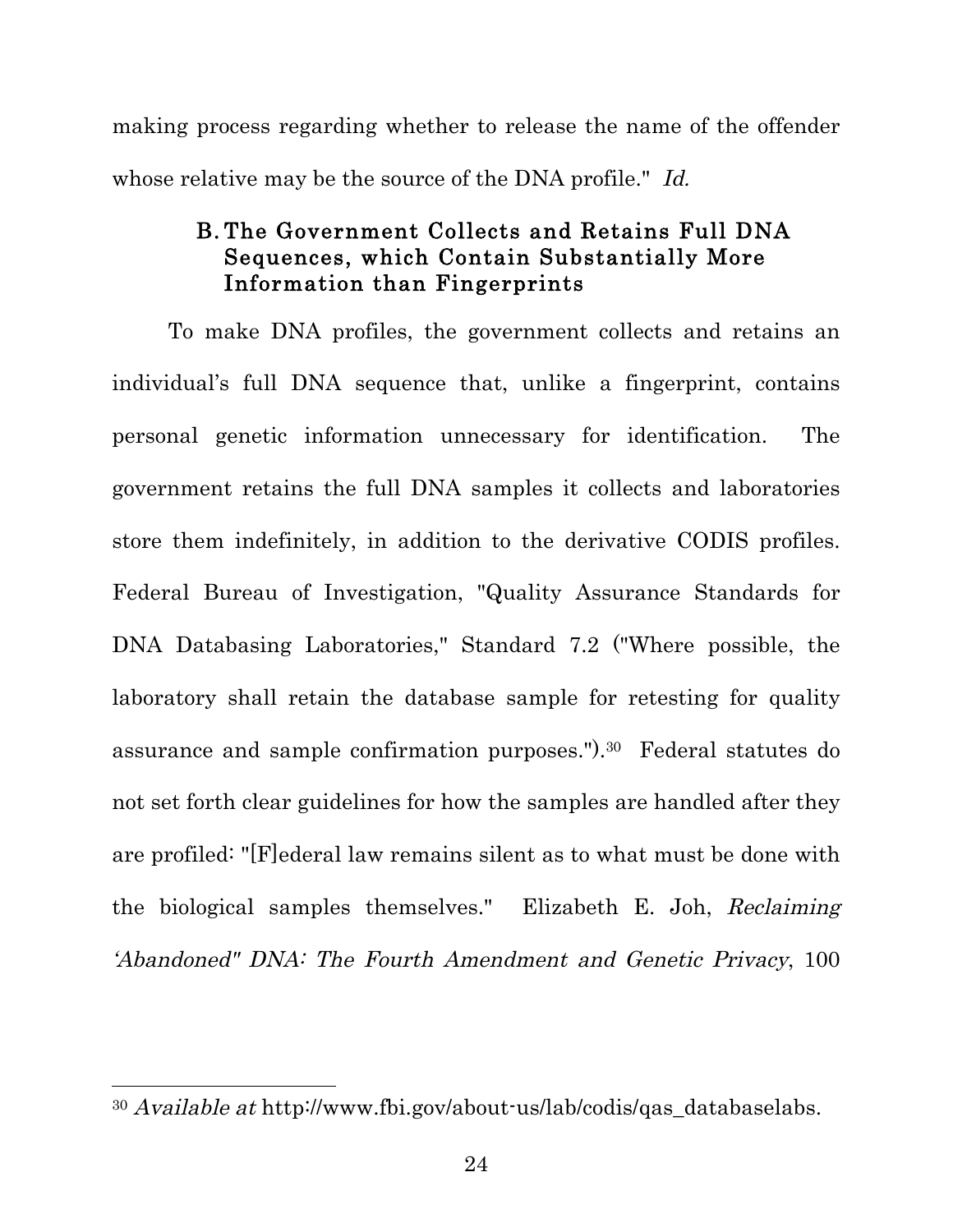NW. U. L. Rev. 857, 871 (2006).31 Some bioethics experts consider the "indefinite" retention of DNA samples to be "the most significant privacy concern associated with DNA data banking" because they "have the potential to reveal almost unlimited information about ourselves." Krimsky at 235-36.

 The information contained in a DNA sample is far more extensive than that contained in fingerprints. It trivializes DNA data to compare it to a genetic fingerprint. Unlike a fingerprint, DNA samples can provide insights into the most personal family relationships and the most intimate workings of the human body, including the likelihood of the occurrence of thousands of genetic conditions and diseases. In fact, "genetic testing is currently available for over 1,700 diseases and abnormalities, with about 1,400 available in clinical settings, and this number continues to increase every year." Ctrs. for Disease Control and Prevention, *Genetic Testing* (May 17, 2011).<sup>32</sup> By testing for one variation in a single region of a particular gene, researchers were able to determine which abused or maltreated children were prone to

<u> 1989 - Johann Stein, fransk politiker (d. 1989)</u>

<sup>31</sup> Available at

http://www.law.northwestern.edu/lawreview/v100/n2/857/LR100n2Joh. pdf.

<sup>32</sup> Available at http://www.cdc.gov/genomics/gtesting/.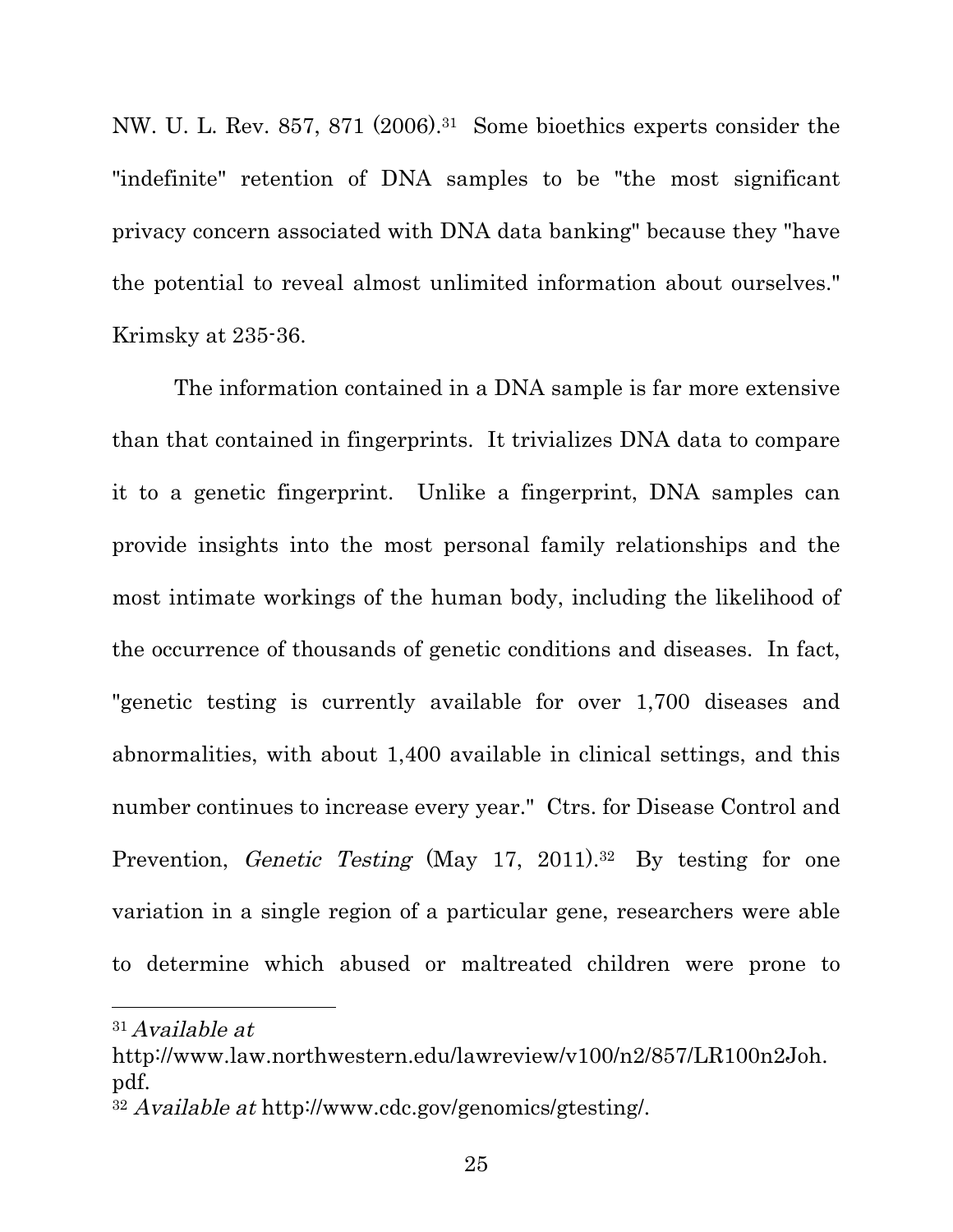elevated rates of suicidal ideation. Dante Ciccheti, et. al., Interaction of Child Maltreatment and 5-HTT Polymorphisms: Suicidal Ideation among Children from low-SES Backgrounds, 35 J. Pediatr. Psychol. 536, 543 (2010). An allele variation in this same gene creates a predisposition for susceptibility to affective disorders like depression in adults. Christopher G. Beevers, et al., Association of the Serotonin Transporter Gene Promoter Region (5-HTTLPR) Polymorphism with Biased Attention for Emotional Stimuli, 118 J. Abnormal Psychol. 431  $(2009)$ .

The extensive information DNA can reveal about an individual carries significant social and political implications that do not accompany fingerprints. The extent of these implications was recognized in the legislative history of the DNA Analysis Backlog Elimination Act, 42 U.S.C. § 14135a, emphasizing that the scope of information that can be obtained from a DNA sample is uniquely broad and invasive:

The information obtainable from DNA testing surpasses any previous types of testing available. The amount of personal and private data contained in a DNA specimen provides insights into the most personal family relationships and the most intimate workings of the human body, including the likelihood of the occurrence of over 4,000 types of genetic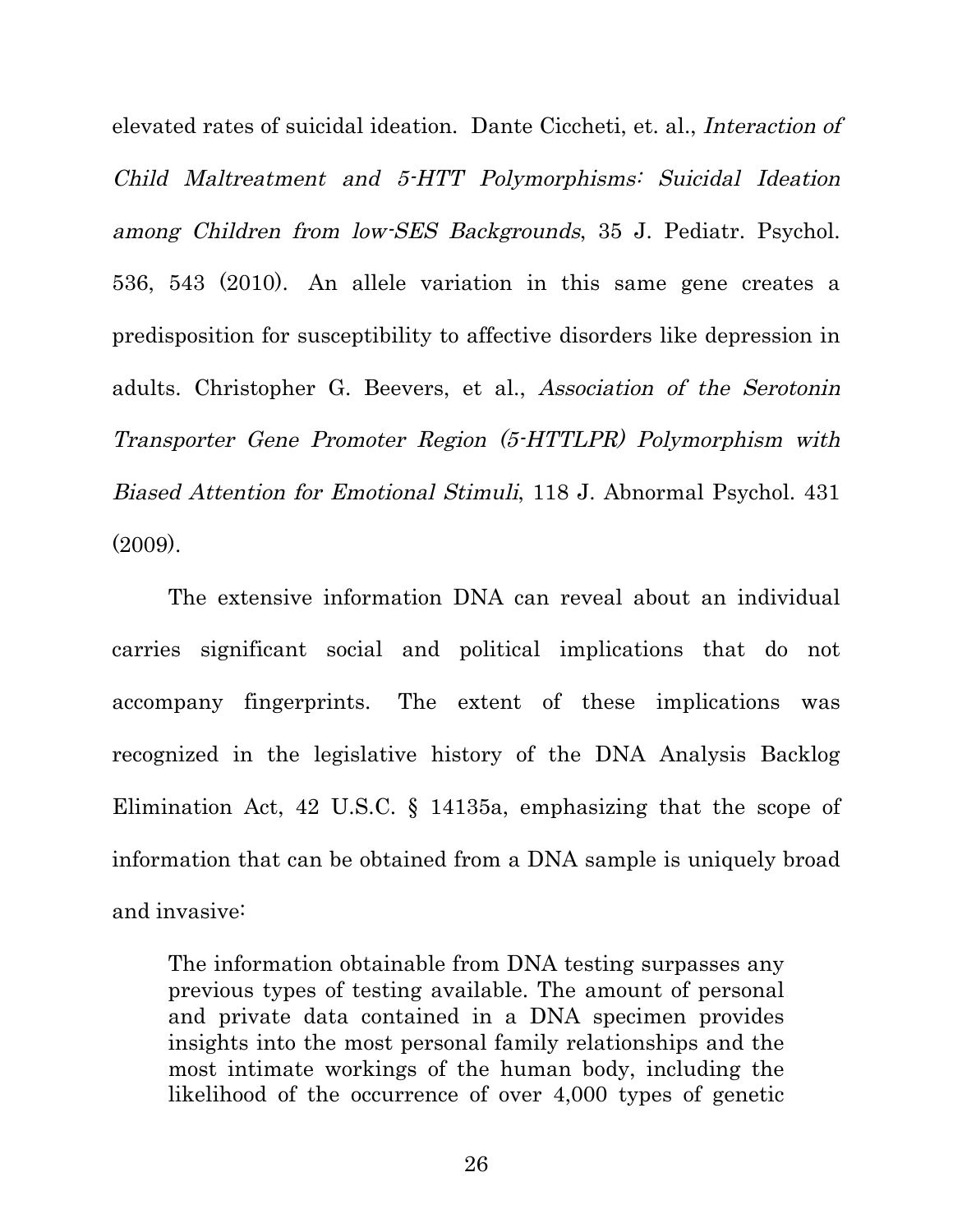conditions and diseases. Genetic information pertains not only to the individual whose DNA is sampled, but also to anyone who shares that bloodline.

H.R. Rep. 106-900(I) at 52 (Sept. 26, 2001).

Studies of the relationship between certain genes and aggressiveness, mental illness, and anti-social behavior have revealed the potential for differential treatment based on genetic predispositions, with or without overt political action. Elisa Piere & Mairi Levitt, Risky Individuals and the Politics of Genetic Research Into Aggressiveness and Violence, 22 Bioethics 457, 509 (2008).

DNA samples are retained after their profiles have been created, though the creation of the profile exhausts their identification purposes. Though a federal arrestee or defendant who is acquitted or otherwise not convicted of a crime can request to have his DNA sample destroyed, if the defendant does not undergo the request process or is convicted of an offense, the sample is retained even though a DNA profile has already been created. Samples collected by state law enforcement officers are stored according to state guidelines, and "many state laws do not require the destruction of a DNA record or sample after a conviction has been overturned." DOE DNA Forensics; Joh at 871.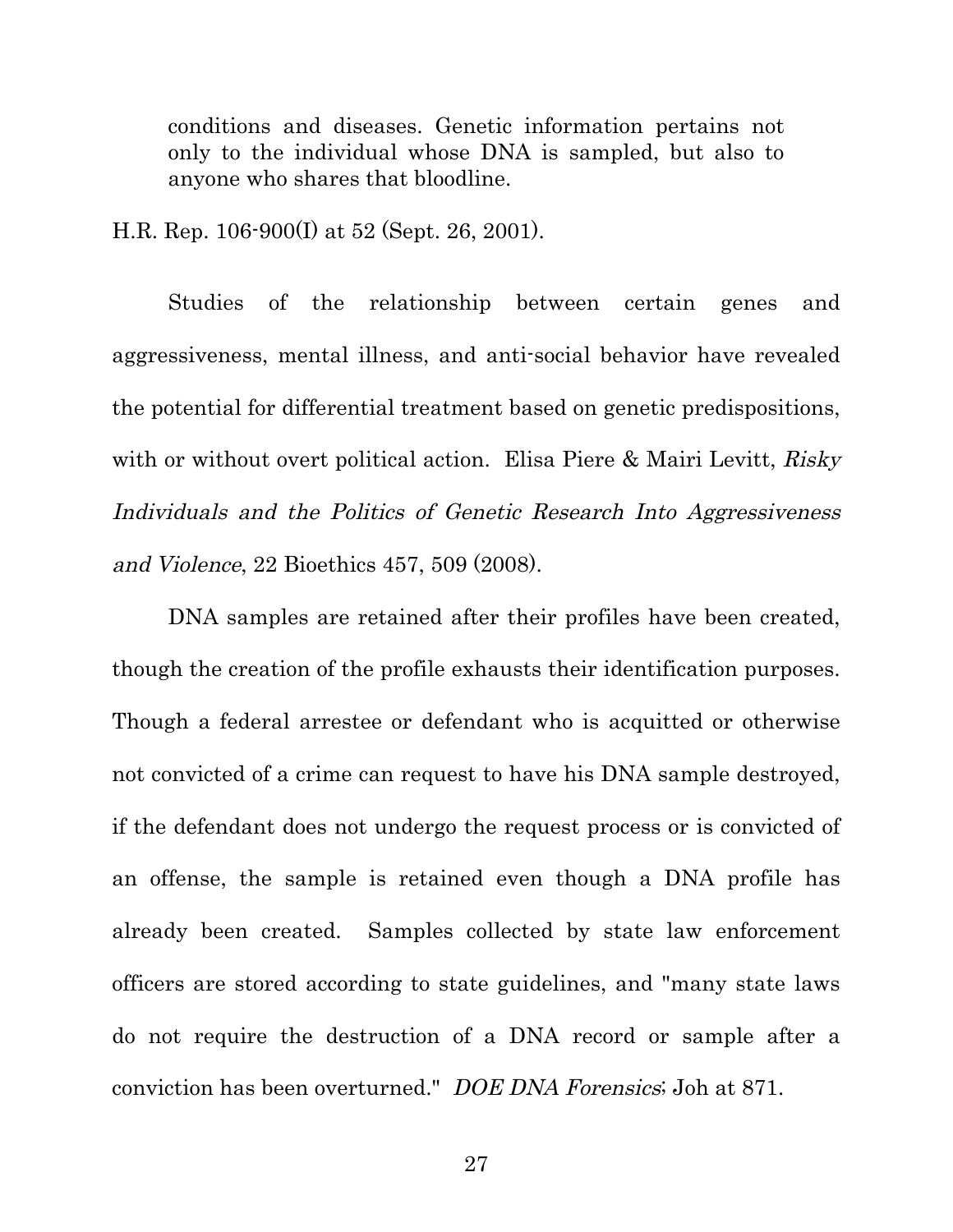DNA samples are unlike fingerprints because they reveal personal information and are used for purposes beyond simply identifying an individual. Instead, DNA samples contain genetic information that can reveal personal traits such as race, ethnicity and gender, as well as medical risk for conditions such as diabetes. And these samples are retained even after their identification utility has been exhausted by the creation of a CODIS profile. Further, the CODIS DNA profiles that are created from the samples also convey more personal information than a fingerprint. The noncoding loci included in those profiles serve genetically significant biological functions and have been found to reflect personal traits like ethnicity, physical traits, medical conditions and psychological susceptibilities. Because both DNA samples and the CODIS profiles contain information about genetic functions and reveal personal information unnecessary for identification, they are unlike fingerprints, which can be used for only identification.

#### III. DNA Samples can be Reanalyzed for Non-Law Enforcement Purposes

Almost two decades ago, the National Academy of Sciences recommended that DNA samples be destroyed "promptly" after analysis. Comm. on DNA Tech. in Forensic Science of the Nat'l Acad. of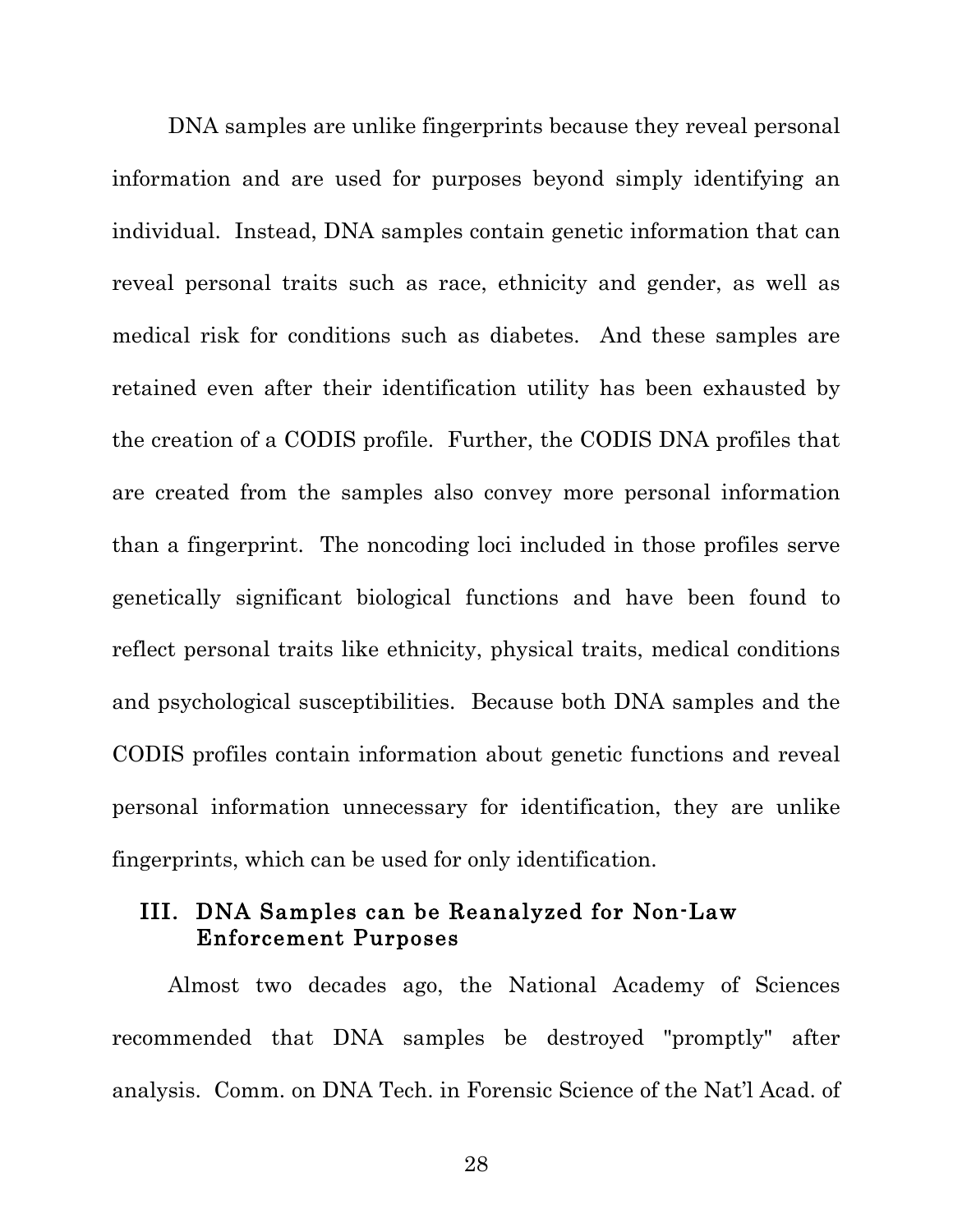Science, DNA Technology in Forensic Science 122 (Nat'l Acad. Press 1992). The Academy reasoned, "In principle, retention of DNA samples creates an opportunity for misuses—i.e., for later testing to determine personal information." Id.

The National Institute of Justice foresaw this situation:

As [CODIS] enlarges and if it is broadened to include persons convicted of a larger variety of crimes, it might be possible that statistical studies of the databases could reveal useful information. Inventive researchers may glean useful information of a statistical sort. At the same time, there would need to be protection against misuse or use by unauthorized persons.

National Commission for the Future of DNA Evidence, National Institute of Justice, U.S. Dep't of Justice, The Future of Forensic DNA Testing: Predictions of the Research and Development Working Group, NCJ 183697, 36 (November 2000). DNA initially collected as part of criminal investigations for law enforcement purposes can now be used for purposes that fall outside the scope of law enforcement.

## A. Federal Entities Use DNA for Non-Law Enforcement Purposes

On the federal level, the Department of Homeland Security ("DHS") has begun using CODIS DNA data to verify familial relationships for immigration purposes. Teleconference on Biological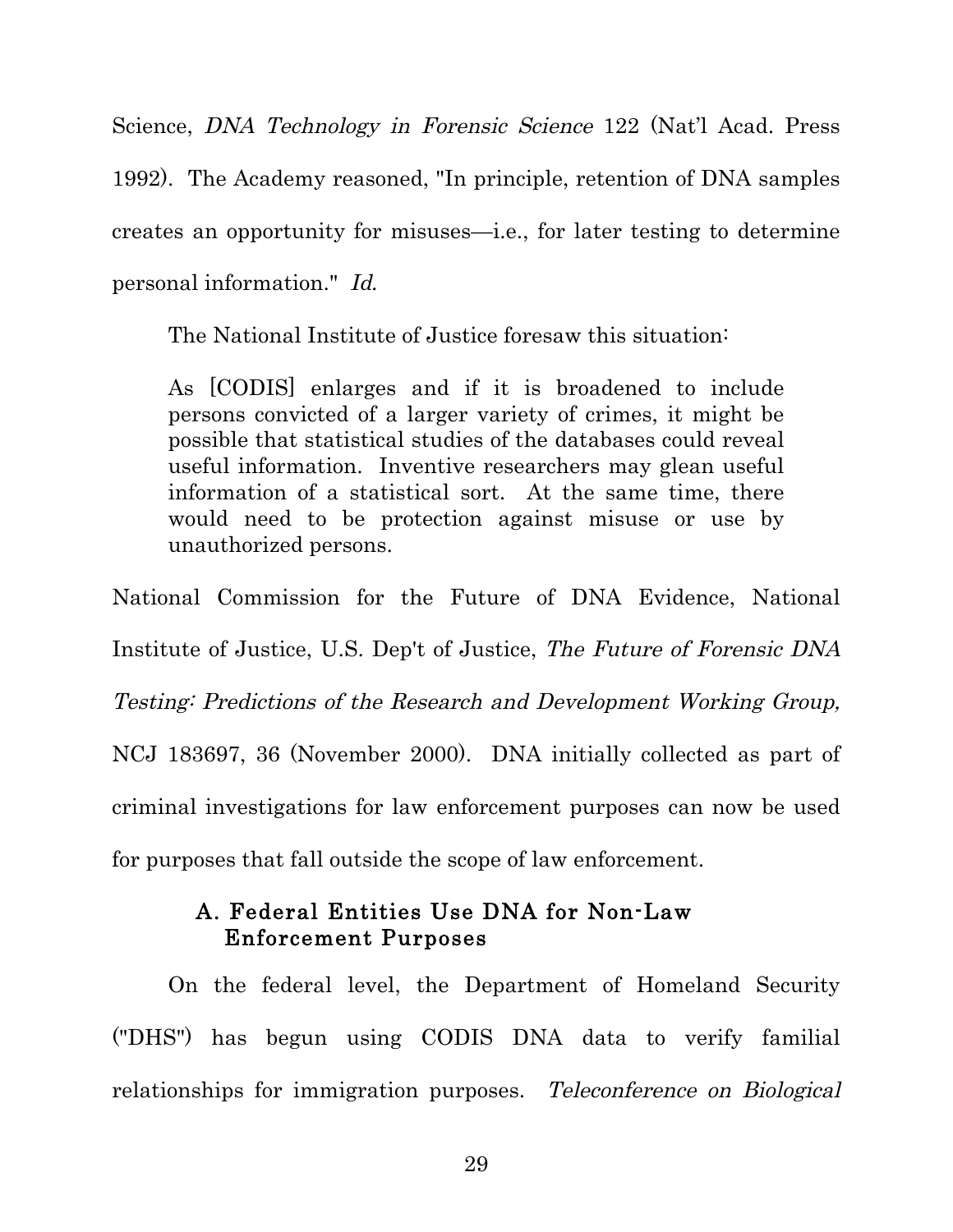Relationship Testing: Opportunities and Challenges, Department of Homeland Security (Oct. 30, 2008).33 United States Citizenship and Immigration Services ("USCIS") has sometimes had difficulty ascertaining whether individuals seeking to immigrate are in fact related to current United States citizens, and a DNA analysis can easily answer this question. Due to the expense and time associated with collecting DNA samples and generating DNA profiles, DNA screening is currently voluntary. Id.

However, DHS is planning on expanding the use of DNA to verify familial relationships. Mickey McCarter, Homeland Security Considering Portable, Instant DNA Scanners, Fox News (March 4, 2011).34 Some USCIS service centers have required DNA testing to establish a familial relationship. Citizenship and Immigration Services Ombudsman Annual Report 2009, 46, Department of Homeland Security (June 30, 2009).<sup>35</sup> A DHS component, the Science and Technology Directorate, is working to develop a system of fast and

<u> 1989 - Johann Stein, fransk politiker (d. 1989)</u>

<sup>34</sup> Available at http://www.foxnews.com/scitech/2011/03/04/homelandsecurity-considering-portable-instant-dna-scanners/. 35 Available at

 $33$  Available at http://www.dhs.gov/xfoia/gc\_1227730679187.shtm.

www.dhs.gov/xlibrary/assets/cisomb\_annual\_report\_2009.pdf.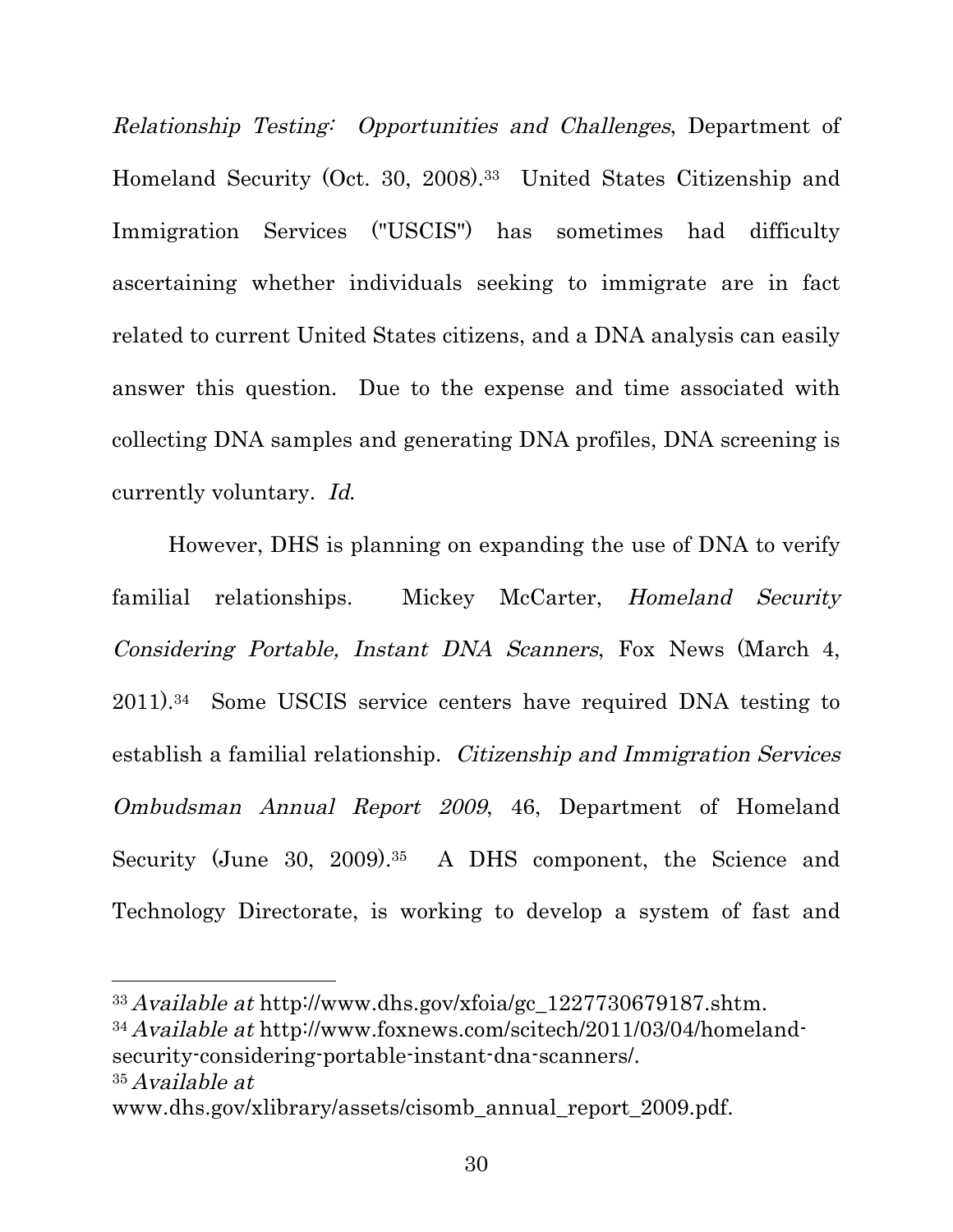inexpensive DNA analysis that would allow a DNA profile to be created for under \$100. Department of Homeland Security, Human Factors/Behavior Science Projects.36 It has contracted with Network Biosystems to design a portable DNA analysis device that will allow USCIS agents, who are not trained in either DNA collection or analysis, to collect DNA with buccal swabs and create the DNA profile within an hour. Mickey McCarter, Homeland Security Considering Portable, Instant DNA Scanners, Fox News (March 4, 2011).<sup>37</sup> The Science and Technology Directorate expects to have a working prototype in 2011. Dep't of Homeland Sec., TSA Testing DNA? No Way!, (Feb. 2, 2011).<sup>38</sup> There has also been at least one proposal to perform DNA screening on all immigration requests. Dep't of Homeland Sec., DNA Testing for Immigration Benefits (Sept. 28, 2009).39

The use of DNA analysis at the border is not used exclusively for confirming familial relationships, though. DHS Under Secretary for the

http://www.dhs.gov/files/programs/gc\_1218480185439.shtm#17.

<sup>37</sup> Available at http://www.foxnews.com/scitech/2011/03/04/homelandsecurity-considering-portable-instant-dna-scanners/.

<sup>36</sup> Available at

<sup>38</sup> Available at http://blog.tsa.gov/2011/02/tsa-testing-dna-no-way.html. 39 Available at

http://www.homelandsecuritydialogue.org/dialogue3/immigration/ideas/ dna-testing-for-immigration-benefits.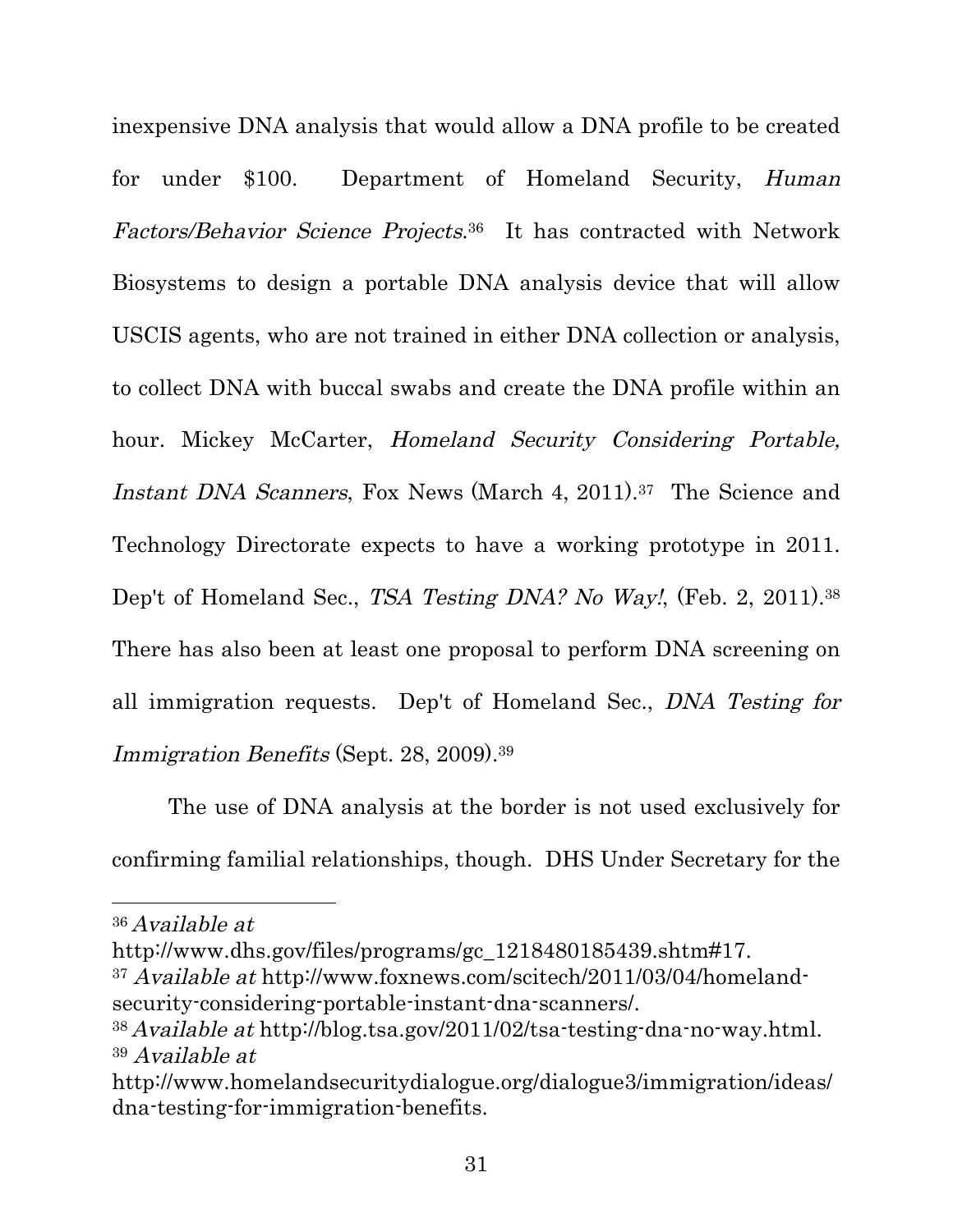Science and Technology Directorate, Tara O'Toole, has stated that DNA will also be used to "determine identity" of individuals seeking to immigrate. Tara O'Toole, Under Secretary Tara O'Toole, Science and Technology Directorate, Before the House Committee on Appropriates, Subcommittee on Homeland Security, "S&T Fiscal Year 2012 Budget Request," Dep't of Homeland Sec. (Mar. 30, 2011).40 It is unclear which DNA database these samples would be compared to, but CODIS would be the logical choice.

DHS also operates an information sharing environment that uses information from CODIS called the Enforcement Integrated Database ("EID"). James Dinkins, Privacy Impact Assessment for the Enforcement Integrated Database, Dep't of Homeland Sec. (Jan. 14, 2010).41 The EID is not limited to law enforcement purposes, as it is "a shared common database repository for several DHS law enforcement and homeland security applications." Id. According to a January 2010 Privacy Impact Assessment, EID is limited to use by United States Immigration and Customs Enforcement and United States Customs

<u> 1989 - Johann Stein, fransk politiker (d. 1989)</u>

<sup>40</sup> Available at

http://www.dhs.gov/ynews/testimony/testimony\_1301519363336.shtm. 41 Available at

http://www.dhs.gov/xlibrary/assets/privacy/privacy\_pia\_ice\_eid.pdf.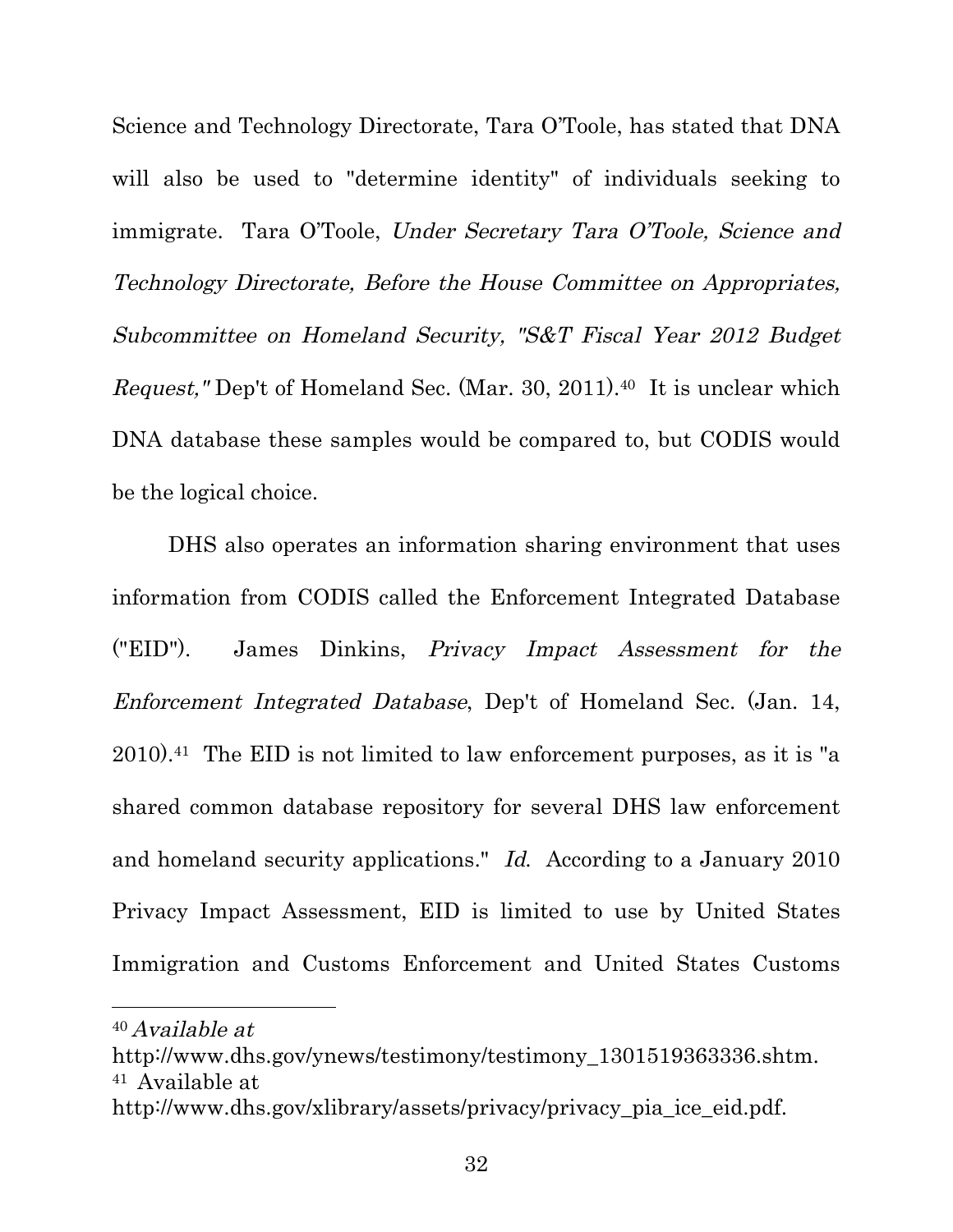and Border Protection. Id. At this time, the EID contains only "DNA collection information, limited to the date and time of a successful DNA sample collection and information from the FBI that the DNA sample is valid"; it does not contain "any actual DNA samples or sequences." Id.

#### B. State Entities Use DNA for Non-Law Enforcement Purposes

Many states have broad statutes that explicitly permit DNA databases to be used for purposes other than law enforcement, even though the DNA is collected by state law enforcement with the purpose of adding it to CODIS. While current federal law does not mirror such propositions, it does suggest a direction in which the federal government may head in the future. At least seventeen states have DNA database laws that allow for some use of the DNA aside from a mere law enforcement purpose.

These laws vary in their breadth, although all do require that personal identification information be removed from the DNA samples before they are used for the non-law enforcement purposes. Some only deviate from law enforcement purposes to create population databases, where others explicitly allow the DNA database to be used for research purposes. None of these state statutes explicitly authorize using DNA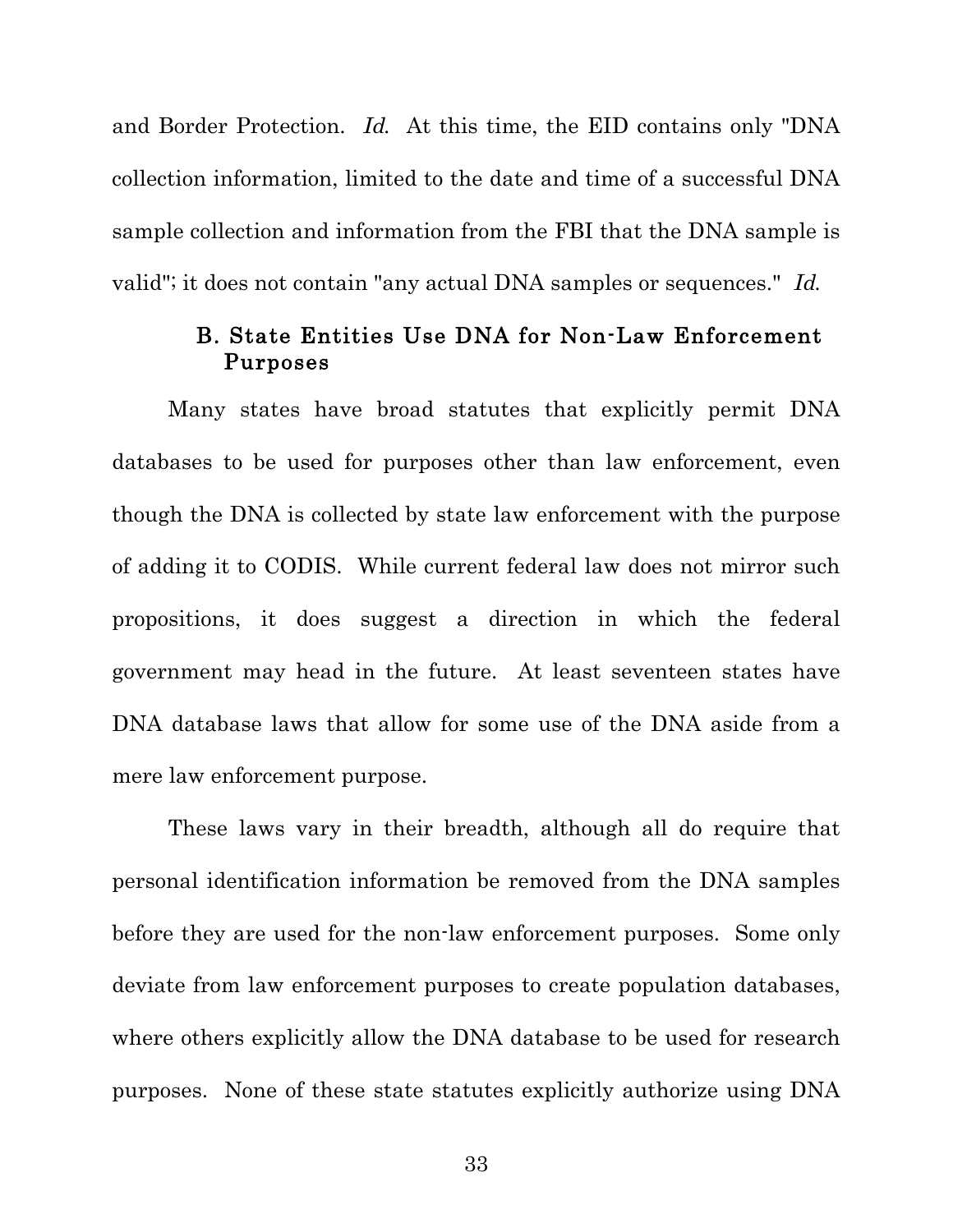stored in CODIS for these purposes. However, the DNA that is being used for non-law enforcement purposes is DNA that is collected by state and local law enforcement in order to be included in CODIS.

Seventeen states allow the use of DNA for non-law enforcement purposes including population statistical databases.42 Seven states allow the use of DNA for non-law enforcement purposes beyond population statistical databases, including research purposes.43

 <sup>42</sup> Alabama, Ala. Code 975 § 36-18-20 (2009); Arkansas, Ark. Code. Ann. § 12-12-1018 (2010); Iowa, Iowa Code § 81.3 (2009); Louisiana, La. Rev. Stat. Ann. § 15:612 (2009); Maine, Me. Rev. Stat. Ann. tit., 25 § 1577 (2009); Maryland, Md. Code Ann., Pub. Safety § 2-505 (2010); Massachusetts, Mass. Gen Laws. ch. 22E. § 10 (2009); Michigan, Mich. Comp. Laws § 28.176 (2010); Missouri, Mo. Rev. Stat. § 650.052 (2009); Montana, Mont. Code Ann. § 44-6-102 (2009); Nebraska, Neb. Rev. Stat. § 29-4105 (2009); New Jersey, N.J. Stat. Ann. § 53:1-20.24 (2009); New Mexico, N.M. Stat. § 29-16-8 (2009); North Carolina, N.C. Gen. Stat. § 15A-266.8 (2009); Pennsylvania, 44 Pa. Cons. Stat. § 2319 (2010); South Carolina, S.C. Code Ann. § 23-3-640 (2010); Wyoming, Wyo. Stat. Ann. § 7-19-402 (2010).

<sup>43</sup> Alabama, Ala. Code 975 § 36-18-20 (2009); Maryland, Md. Code Ann., Pub. Safety § 2-505 (2010); Massachusetts, Mass. Gen Laws. ch. 22E. § 10 (2009); Michigan, Mich. Comp. Laws § 28.176 (2010); Nebraska, Neb. Rev. Stat. § 29-4105 (2009); South Carolina, S.C. Code Ann. § 23-3-640 (2010); Wyoming, Wyo. Stat. Ann. § 7-19-402 (2010).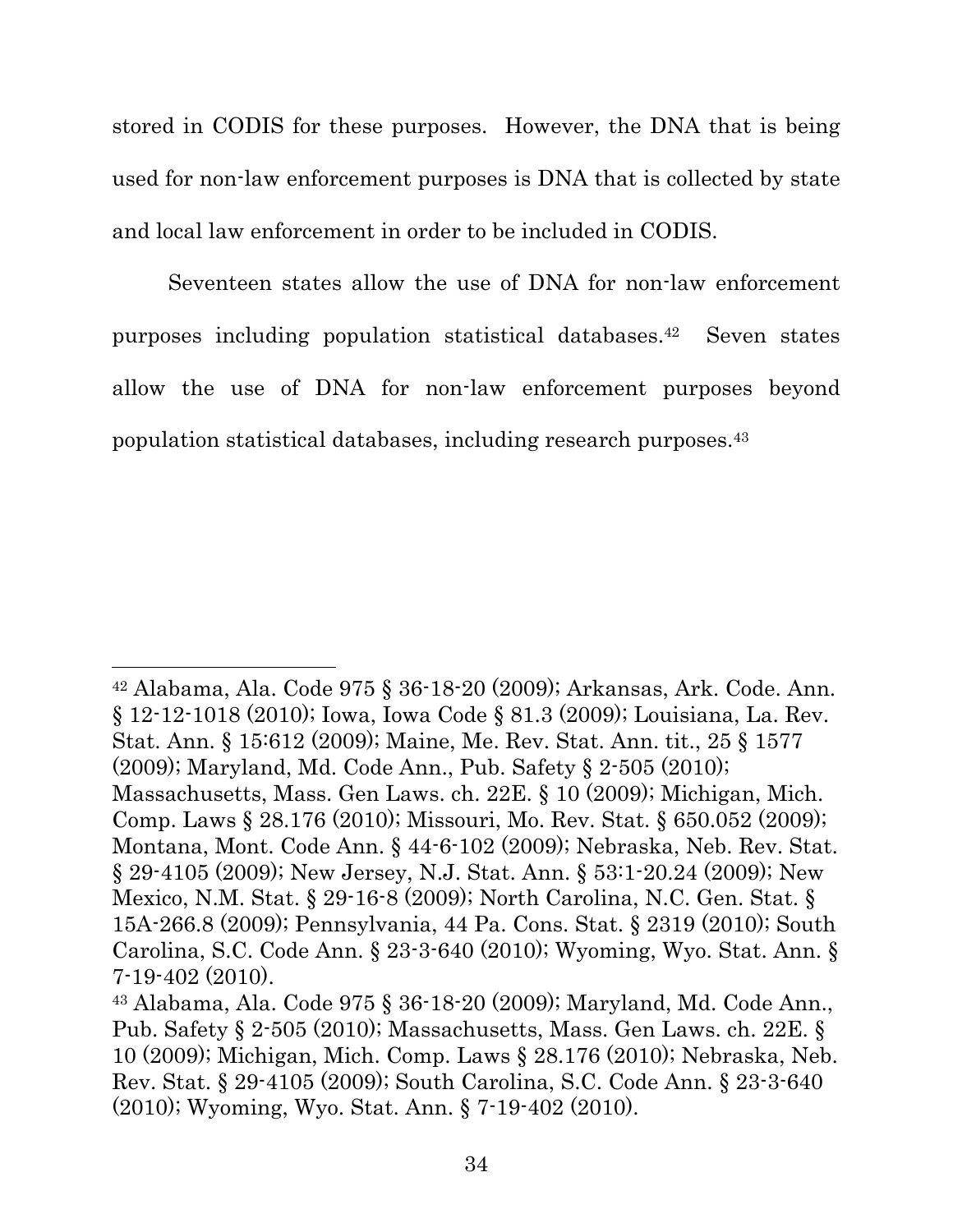#### **CONCLUSION**

Amicus Curiae respectfully requests this Court to grant Appellant's motion to reverse the decision of the lower court.

Respectfully submitted,

\_\_\_/s/ Marc Rotenberg\_\_\_\_\_\_\_\_\_\_\_\_\_\_\_\_ MARC ROTENBERG Counsel of Record JOHN A. VERDI SHARON GOOTT NISSIM ELECTRONIC PRIVACY INFORMATION CENTER (EPIC) 1718 Connecticut Ave. NW Suite 200 Washington, DC 20009 (202) 483-1140

July 25, 2011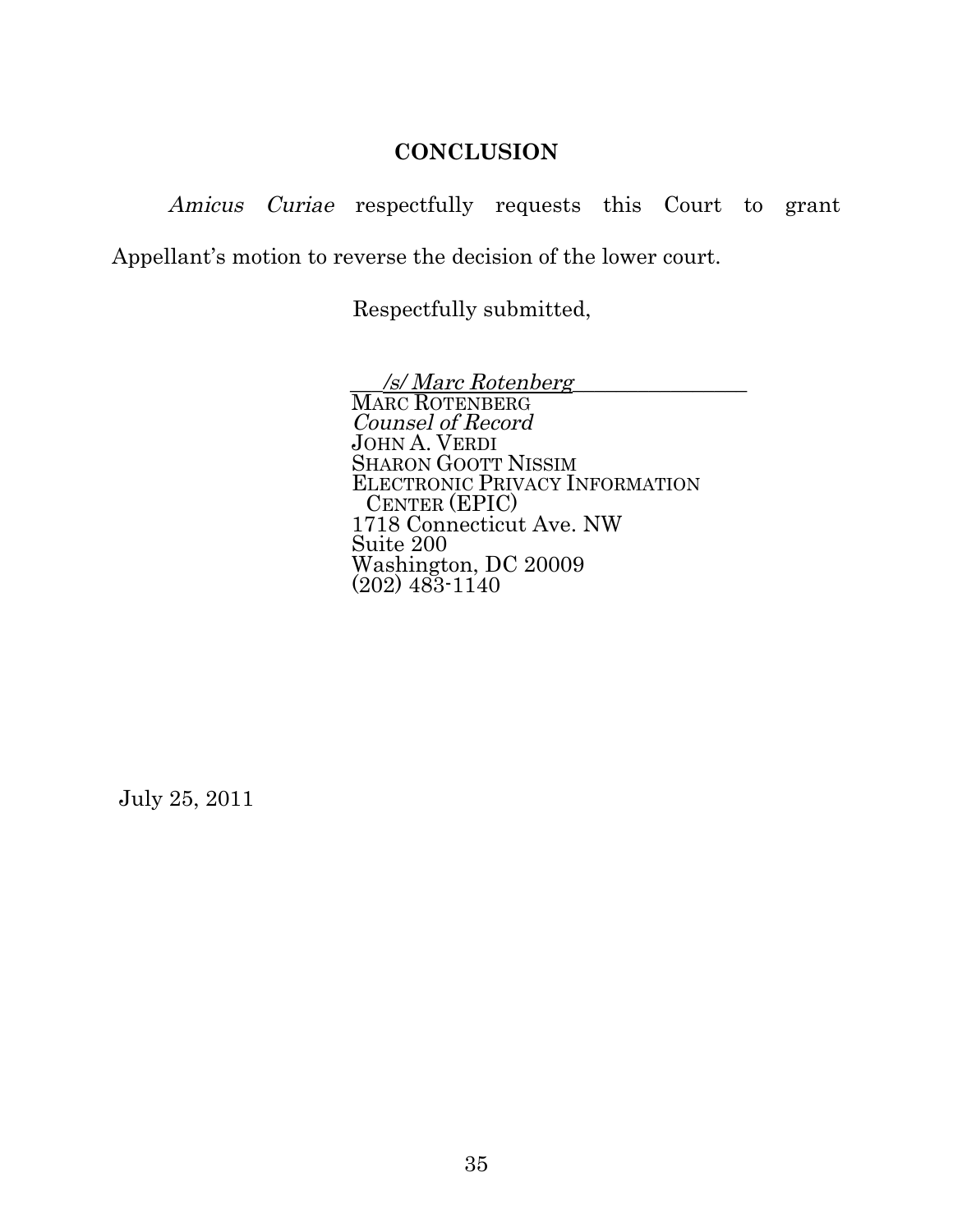#### **CERTIFICATE OF COMPLIANCE**

 This brief complies with the type-volume limitation of 7,000 words of Fed. R. App. P. 29(d) and Fed. R. App. P.  $32(B)(i)$ . This brief contains 5,459 words, excluding the parts of the brief exempted by Fed. R. App. P.  $32(a)(7)(B)(iii)$ . This brief complies with the typeface requirements of Fed. R. App. P.  $32(a)(5)$  and the type style requirements of Fed. R. App. P.  $32(a)(6)$  because this brief has been prepared in a proportionally spaced typeface using Microsoft Office Word in 14 point Century style.

Dated: July 25, 2011

\_\_\_/s/ John Verdi\_\_\_\_\_\_\_\_\_\_\_\_\_\_\_\_ MARC ROTENBERG JOHN A. VERDI SHARON GOOTT NISSIM ELECTRONIC PRIVACY INFORMATION CENTER (EPIC) 1718 Connecticut Ave. NW Suite 200 Washington, DC 20009 (202) 483-1140